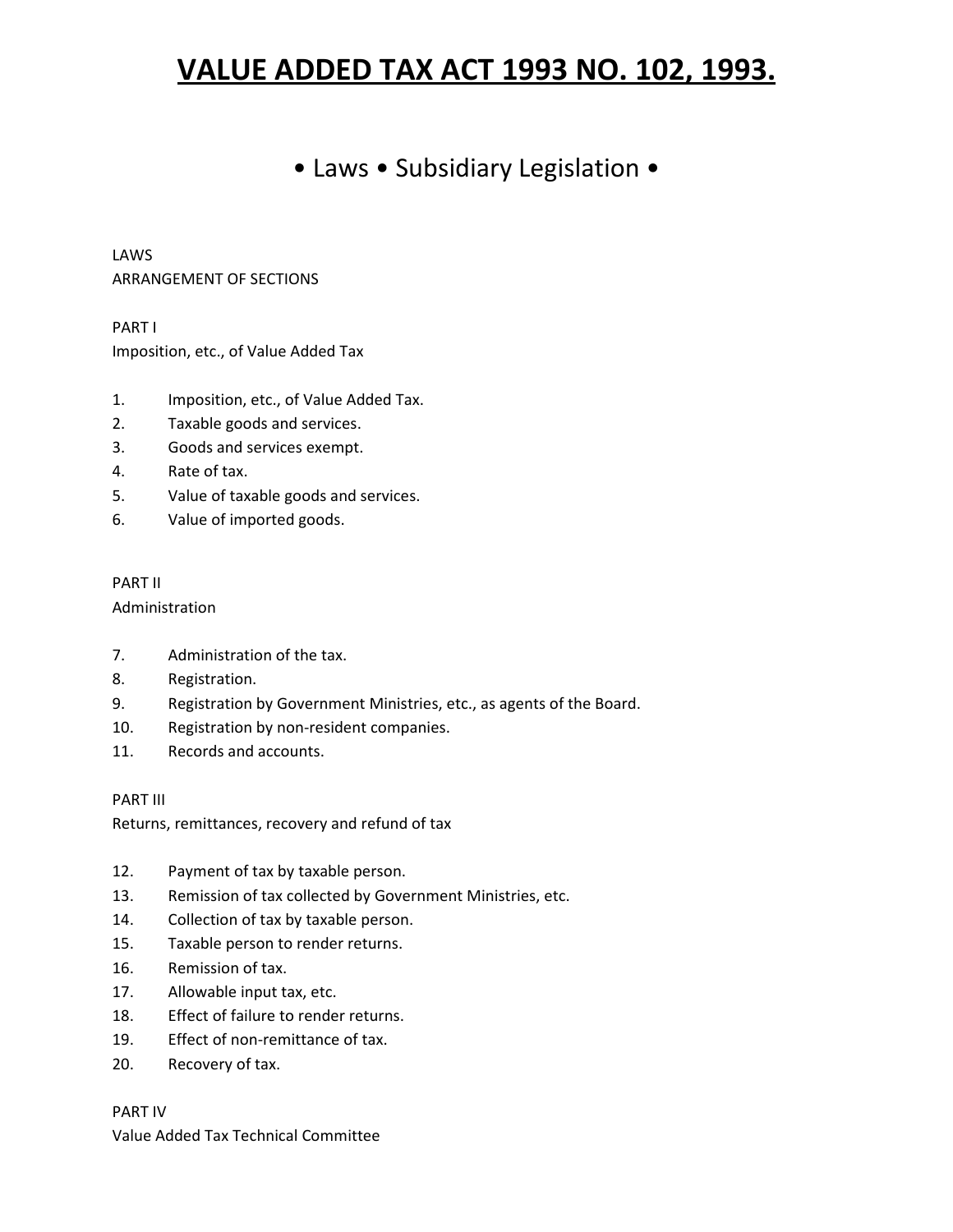- 21. Establishment and composition of the Value Added Tax Technical Committee.
- 22. Functions.
- 23. Proceedings.
- 24. Staff.

## PART V

Offences and penalties

- 25. Furnishing of false document, etc.
- 26. Evasion of tax.
- 27. Failure to make attribution.
- 28. Failure to notify change of address.
- 29. Failure to issue tax invoice.
- 30. Resisting, etc., an authorised officer.
- 31. Issuing of tax invoice by an unauthorised person.
- 32. Failure to register.
- 33. Failure to keep proper records and accounts.
- 34. Failure to collect tax.
- 35. Failure to submit returns.
- 36. Aiding and abetting commission of offence, etc.
- 37. Offence by body corporate, etc.

## PART VI

Miscellaneous

- 38. Powers of Minister to vary Schedules.
- 39. Power of inspection.
- 40. Distribution of revenue.
- 41. Appointment of agent for manufacturer or importer.
- 42. Signification.
- 43. Forms.
- 44. Regulations.
- 45. Repeal.
- 46. Interpretation.
- 47. Short title.

First Schedule: Goods and services exempt

Second Schedule: Establishment of Value Added Tax Tribunal

## CHAPTER V1

VALUE ADDED TAX ACT

An Act to impose and charge Value Added Tax on certain goods and services and to provide for the administration of the tax and matters related thereto. [1993 No. 102.] [1st December, 1993]

[Commencement.]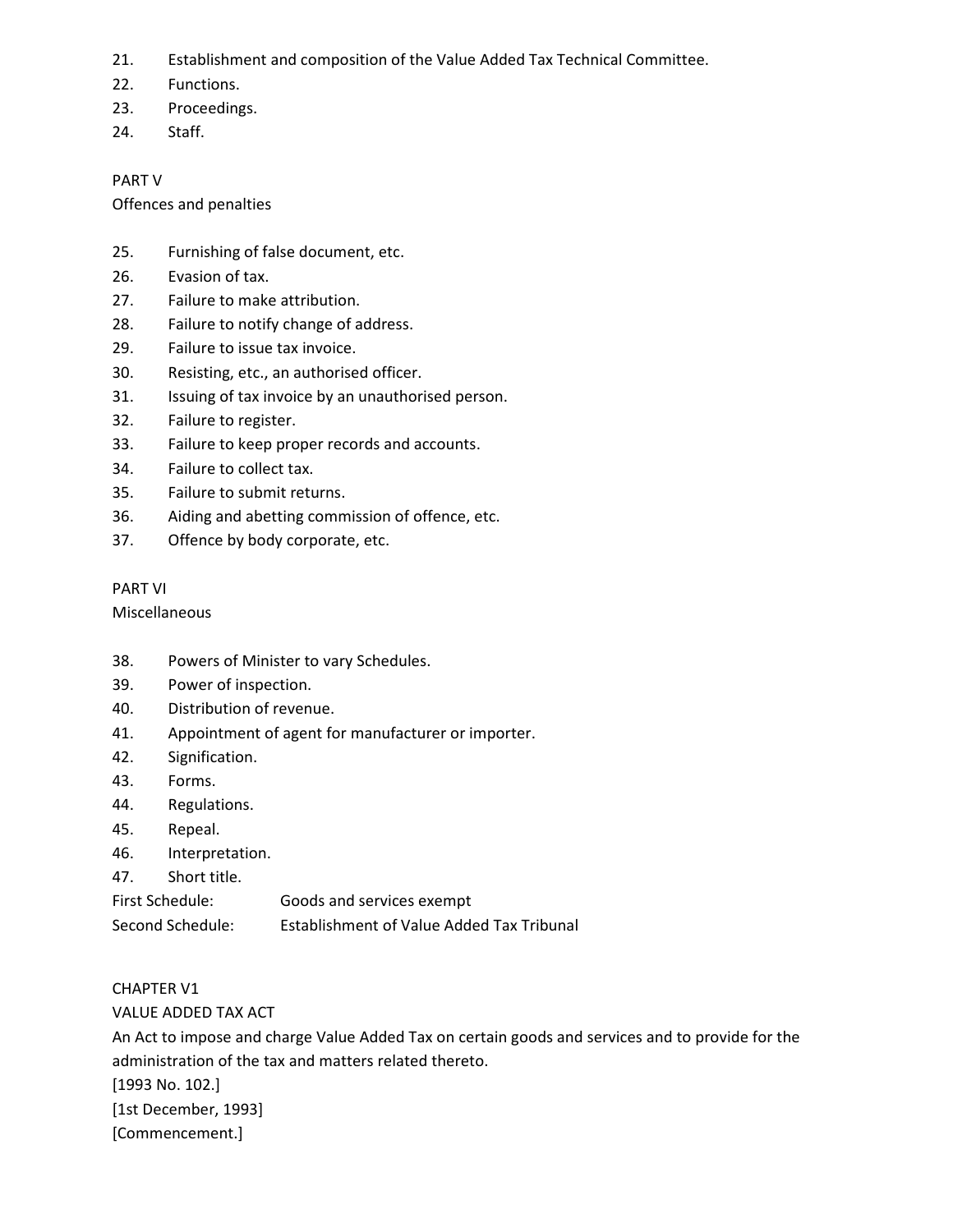PART I Imposition, etc., of Value Added Tax

1. Imposition, etc., of Value Added Tax

There is hereby imposed and charged a tax to be known as the Value Added Tax (in this Act referred to as "the tax") which shall be administered in accordance with the provisions of this Act.

2. Taxable goods and services

The tax shall be charged and payable on the supply of all goods and services (in this Act referred to as "taxable goods and services") other than those goods and services listed in the First Schedule to this Act.

[1996 No. 31.]

3. Goods and services exempt

There shall be exempt from the tax the goods and services listed in the First Schedule to this Act.

[1996 No. 31. First Schedule.]

4. Rate of tax

The tax shall be computed at the rate of 5% on the value of all taxable goods and services as determined under sections 5 and 6 of this Act.

[1996 No. 31.]

5. Value of taxable goods and services

(1) For the purpose of this Act, the value of taxable goods and services shall be determined as follows, that is—

(a) if the supply is for a money consideration, its value shall be deemed to be an amount which with the addition of the tax chargeable is equal to the consideration;

(b) if the supply is for a consideration not consisting of money, the value of the supply shall be deemed to be its market value.

(2) Where the supply of taxable goods or services is not the only matter to which a consideration in money relates, the supply shall be deemed to be such part of the consideration as is properly attributed to it.

(3) For the purpose of this Act, the open market value of supply of taxable goods or services shall be taken to be the amount that would fall to be taken as its value under subsection (1) (b) of this section if the supply were for such consideration in money as could be payable by a person in a transaction at arm's length.

6. Value of imported goods

The value of imported taxable goods for the purposes of this Act shall be the amount which is equal to the price of the goods so imported and shall include—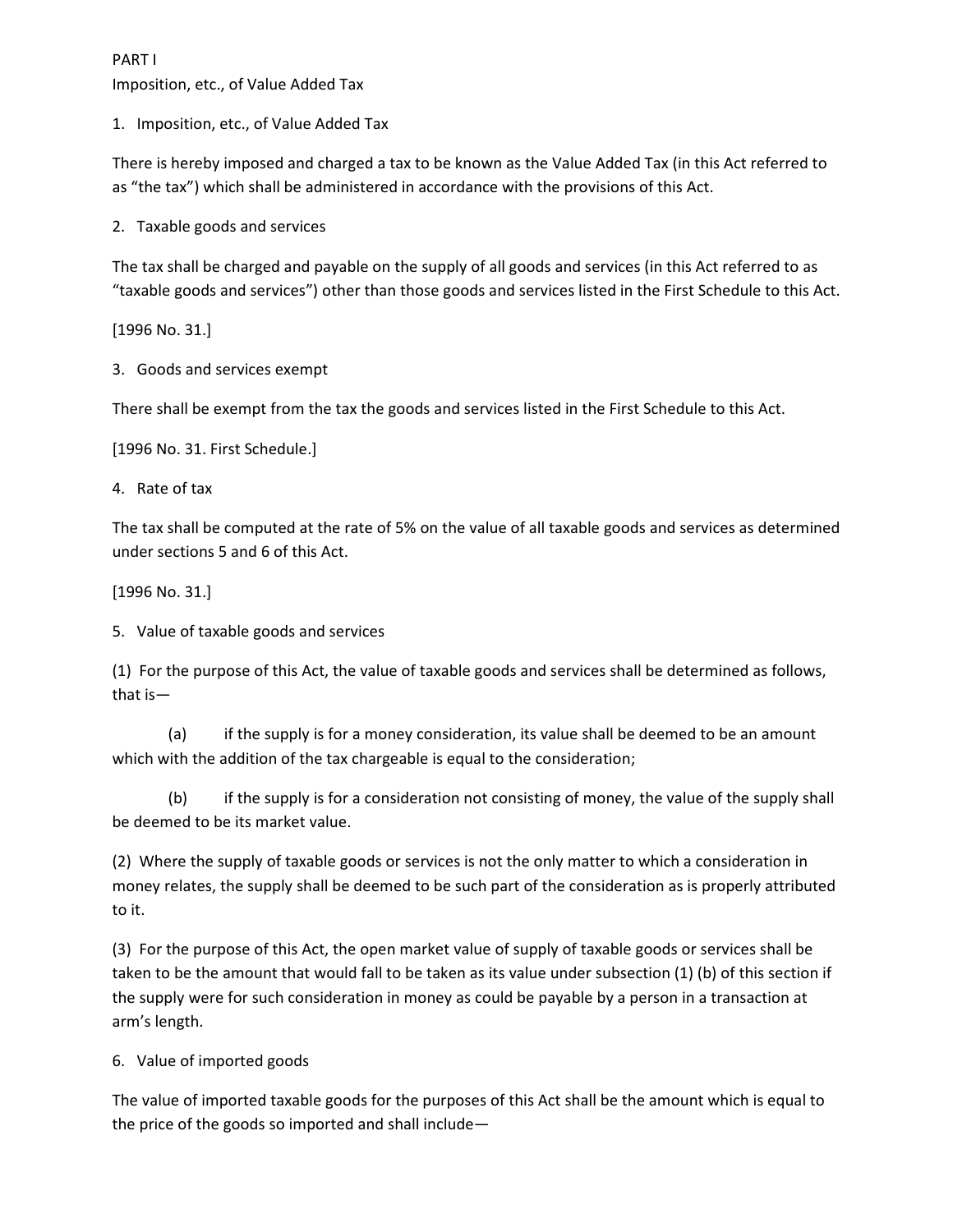(a) all taxes, duties and other charges levied either outside or by reason of importation into Nigeria, other than the tax imposed by this Act;

(b) all costs by way of commission, parking, transport and insurance up to the port or place of importation.

PART II

Administration

7. Administration of the tax

(1) The tax shall be administered and managed by the Federal Board of Inland Revenue (in this Act referred to as " the Board").

(2) The Board may do such things as it may deem necessary and expedient for the assessment and collection of the tax and shall account for all amounts so collected in accordance with the provisions of this Act.

8. Registration

(1) A taxable person shall, within six months of the commencement of the Act or within six months of the commencement of business, whichever is earlier, register with the Board for the purpose of the tax.

[1996 No. 30.]

(2) Without prejudice to the provisions of section 32 of this Act, a taxable person who fails or refuses to register with the Board within the time specified in subsection (1) of this section shall be liable to pay as penalty an amount of—

(a) N10,000 for the first month in which the failure occurs; and

(b) N5,000 for each subsequent month in which the failure continues.

[1996 No. 30.]

9. Registration by Government Ministries, etc., as agents of the Board

(1) Every Government Ministry, statutory body and other agency of Government shall register as agents of the Board for the purpose of collection of tax under this Act.

[1996 No. 31.]

(2) Every contractor transacting business with a Government Ministry, statutory body and other agency of the Federal, State or local government shall produce evidence of registration with the Board as a condition for obtaining a contract.

[1996 No. 31.]

10. Registration by non-resident companies

(1) For the purpose of this Act, a non-resident company that carries on business in Nigeria shall register for the tax with the Board, using the address of the person with whom it has a subsisting contract, as its address for purposes of correspondence relating to the tax.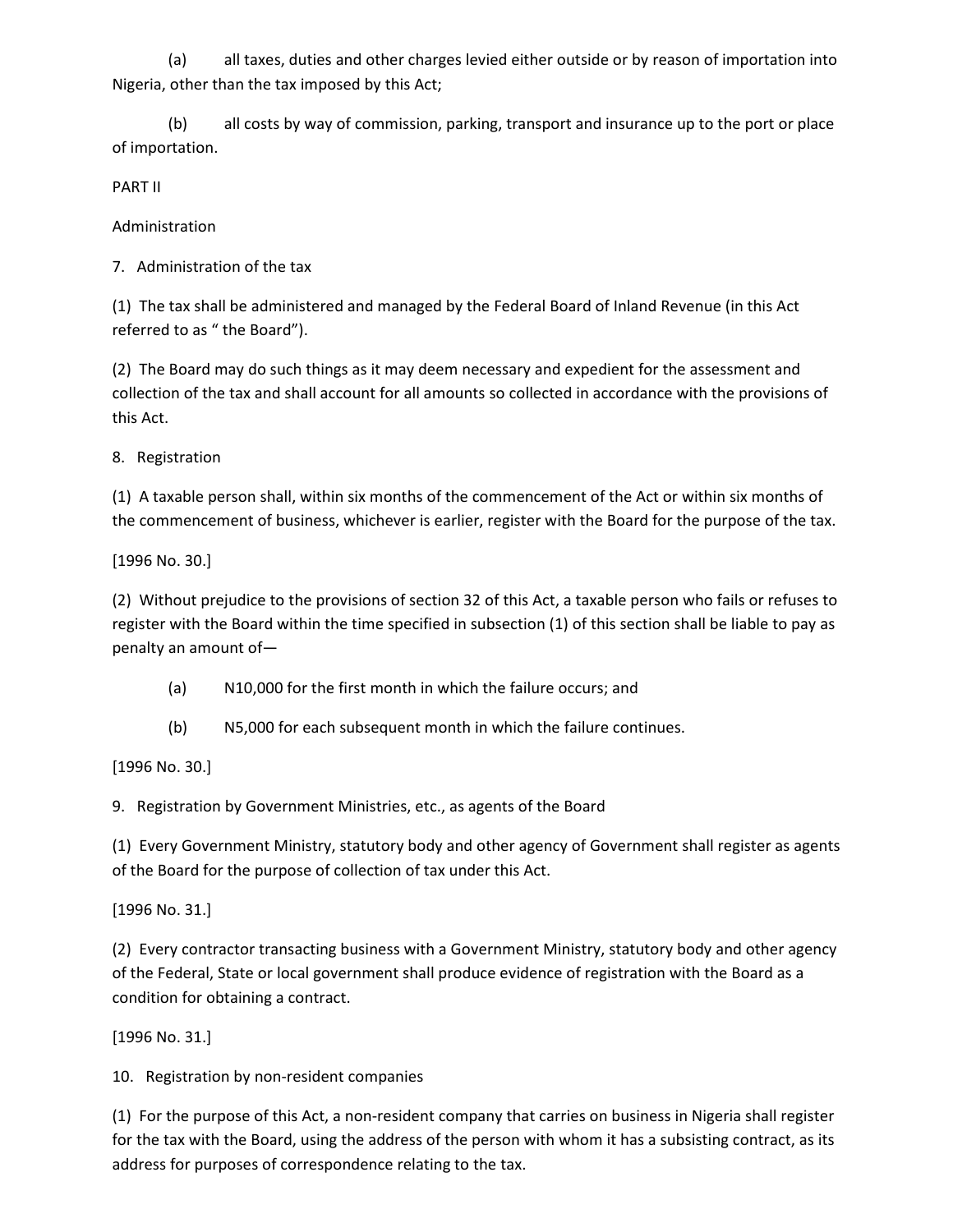[1996 No. 31.]

(2) A non-resident company shall include the tax in its invoice and the person to whom the goods or services are supplied in Nigeria shall remit the tax in the currency of the transaction.

[1996 No. 31.]

11. Records and accounts

A person who is registered under section 8 of this Act (in this Act referred to as "a registered person") shall keep such records and books of all transactions, operations, imports and other activities relating to taxable goods and services as are sufficient to determine the correct amount of tax due under this Act.

PART III

Returns, remittances, recovery and refund of tax

12. Payment of tax by taxable person

(1) A taxable person shall pay to the supplier the tax on taxable goods and services purchased by or supplied to him.

(2) The tax paid by a taxable person under subsection (1) of this section shall be known as input tax.

13. Remission of tax collected by Government Ministries, etc.

(1) Every Ministry, statutory body or other agency of Government shall, at the time of making payment to a contractor, remit the tax charged on the contract to the nearest local Value Added Tax office.

[1996 No. 31.]

(2) The remission shall be accompanied with a schedule showing the name and address of the contractor, invoice number, gross amount of invoice, amount of tax and month of return.

[1996 No. 31.]

14. Collection of tax by taxable person

(1) A taxable person shall on supplying taxable goods or services to his accredited distributor, agent, client or consumer, as the case may be, collect the tax on those goods or services at the rate specified in section 2 of this Act.

(2) The tax collected by a taxable person under subsection (1) of this section shall be known as output tax.

15. Taxable person to render returns

(1) A taxable person shall render to the Board, on or before the 30th day of the month following that in which the purchase or supply was made, a return of all taxable goods and services purchased or supplied by him during the preceding month in such manner as the Board may, from time to time, determine.

[1996 No. 31.]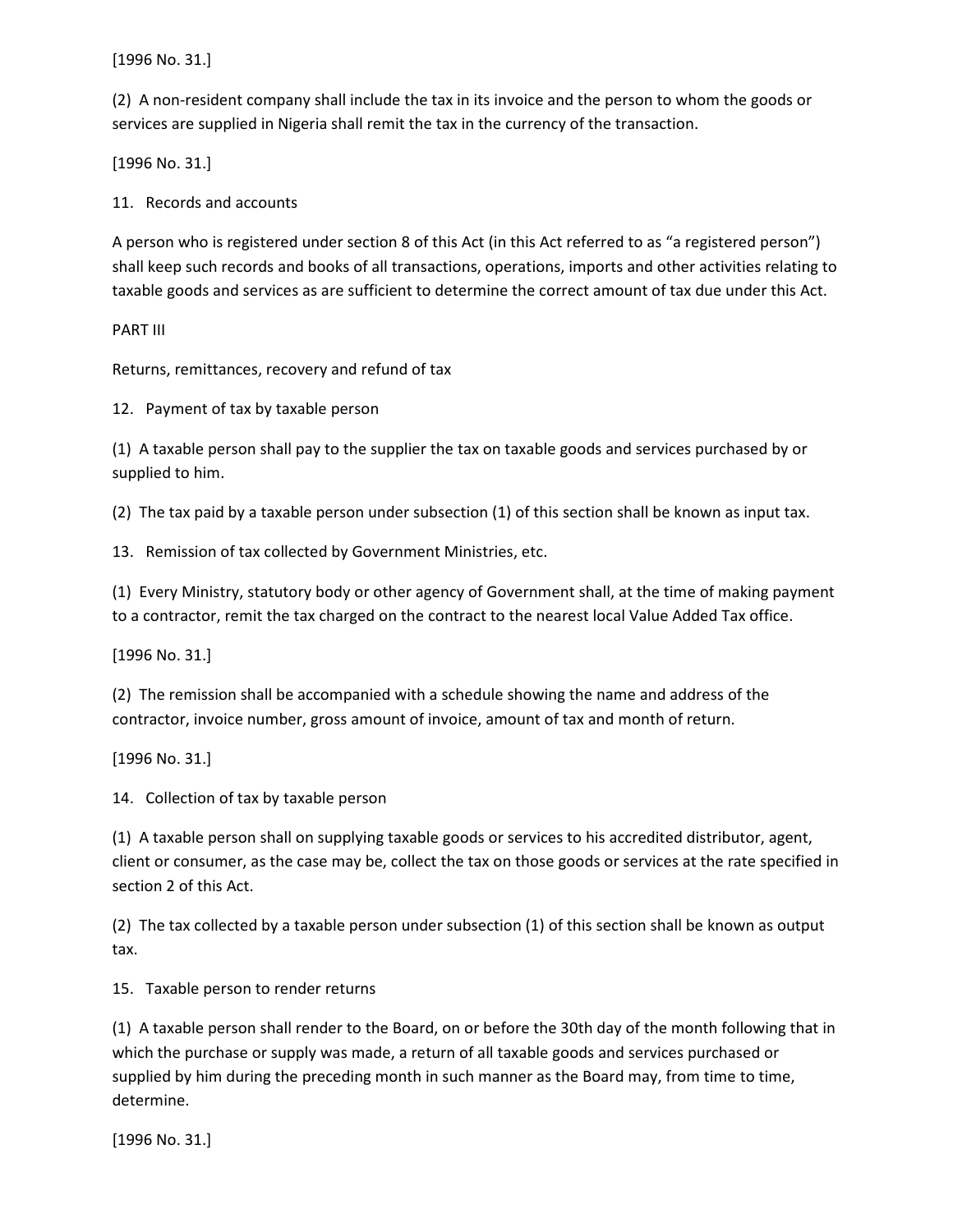(2) A person who imports taxable goods into Nigeria shall render to the Board returns on all the taxable goods imported by him into Nigeria.

16. Remission of tax

(1) A taxable person shall, on rendering a return under subsection (1) of section 15 of this Act—

(a) if the output tax exceeds the input tax, remit the excess to the Board; or

(b) if the input tax exceeds the output tax, be entitled to a refund of the excess tax from the Board on production of such documents as the Board may, from time to time, require.

(2) An importer of taxable goods shall, before clearing those goods, pay to the Board the tax on those goods.

(3) The Nigerian Customs Service shall, before releasing taxable goods to its importer, demand the Value Added Tax Compliance Certificate issued by the Board on those goods.

17. Allowable input tax, etc.

(1) For purposes of section 13 (1) of this Act, the input tax to be allowed as a deduction from output tax shall be limited to the tax on goods purchased or imported directly for resale and goods which form the stock-in-trade used for the direct production of any new product on which the output tax is charged.

[1998 No. 18.]

(2) Input tax—

(a) on any overhead, service, and general administration of any business which otherwise can be expended through the income statement (profit and loss accounts); and

[1998 No. 18.]

(b) on any capital item and asset which is to be capitalised along with cost of the capital item and asset,

shall not be allowed as a deduction from output tax.

18. Effect of failure to render returns

Where a taxable person fails to render returns or renders an incomplete or inaccurate returns, the Board shall assess, to the best of its judgement, the amount of tax due on the taxable goods and services purchased or supplied by the taxable person.

19. Effect of non-remittance of tax

(1) If a taxable person does not remit the tax within the time specified in section 16 of this Act, a sum equal to five per cent per annum (plus interest at the commercial rate) of the amount of tax remittable shall be added to the tax and the provisions of this Act relating to collection and recovery of unremitted tax, penalty and interest shall apply.

(2) The Board should notify the taxable person or his agent of the tax due together with the penalty and interest and if payment is not made within thirty days of such notification, the Board may proceed to enforce payment as provided in section 16 of this Act.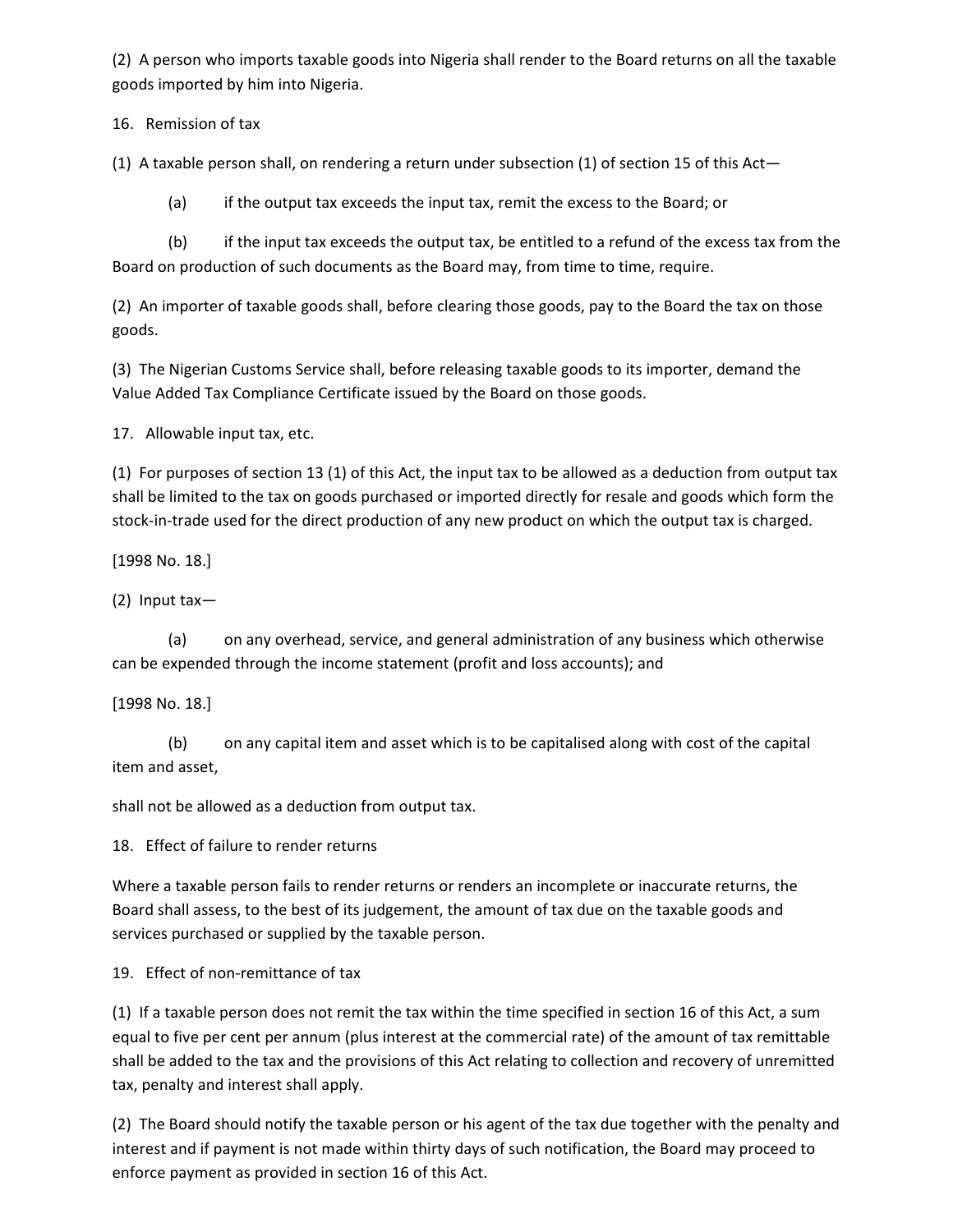## 20. Recovery of tax

(1) Any tax, penalty or interest which remains unpaid after the period specified for payment may be recovered by the Board through proceedings in the Value Added Tax Tribunal.

[1996 No. 32.]

(2) A taxable person who is aggrieved by an assessment made on the person may appeal to the Value Added Tax Tribunal established in the Second Schedule to this Act.

[1996 No. 32. Second Schedule.]

(3) Appeal from the Value Added Tax Tribunal shall be made to the Federal Court of Appeal.

[1996 No. 32.]

PART IV

Value Added Tax Technical Committee

21. Establishment and composition of the Value Added Tax Technical Committee

There is hereby established a committee to be known as the Value Added Tax Technical Committee (in this Act referred to as "the Technical Committee") which shall comprise—

- (a) a chairman who shall be the chairman of the Federal Board of Inland Revenue;
- (b) all directors in the Federal Inland Revenue Service;
- (c) the legal adviser to the Federal Inland Revenue Service;

## [1996 No. 31.]

- (d) a director in the Nigerian Customs Service; and
- (e) three representatives of the State Governments who shall be members of the Joint Tax Board.

## 22. Functions

The functions of the Technical Committee shall be to—

(a) consider all the tax matters that require professional and technical expertise and make recommendations to the Board;

- (b) advise the Board on the duties specified in section 7 of this Act; and
- (c) attend to such other matters as the Board may, from time to time, refer to it.

## 23. Proceedings

Subject to such directions as the Board may, from time to time, give, the Technical Committee shall determine its quorum and otherwise regulate its own procedure.

24. Staff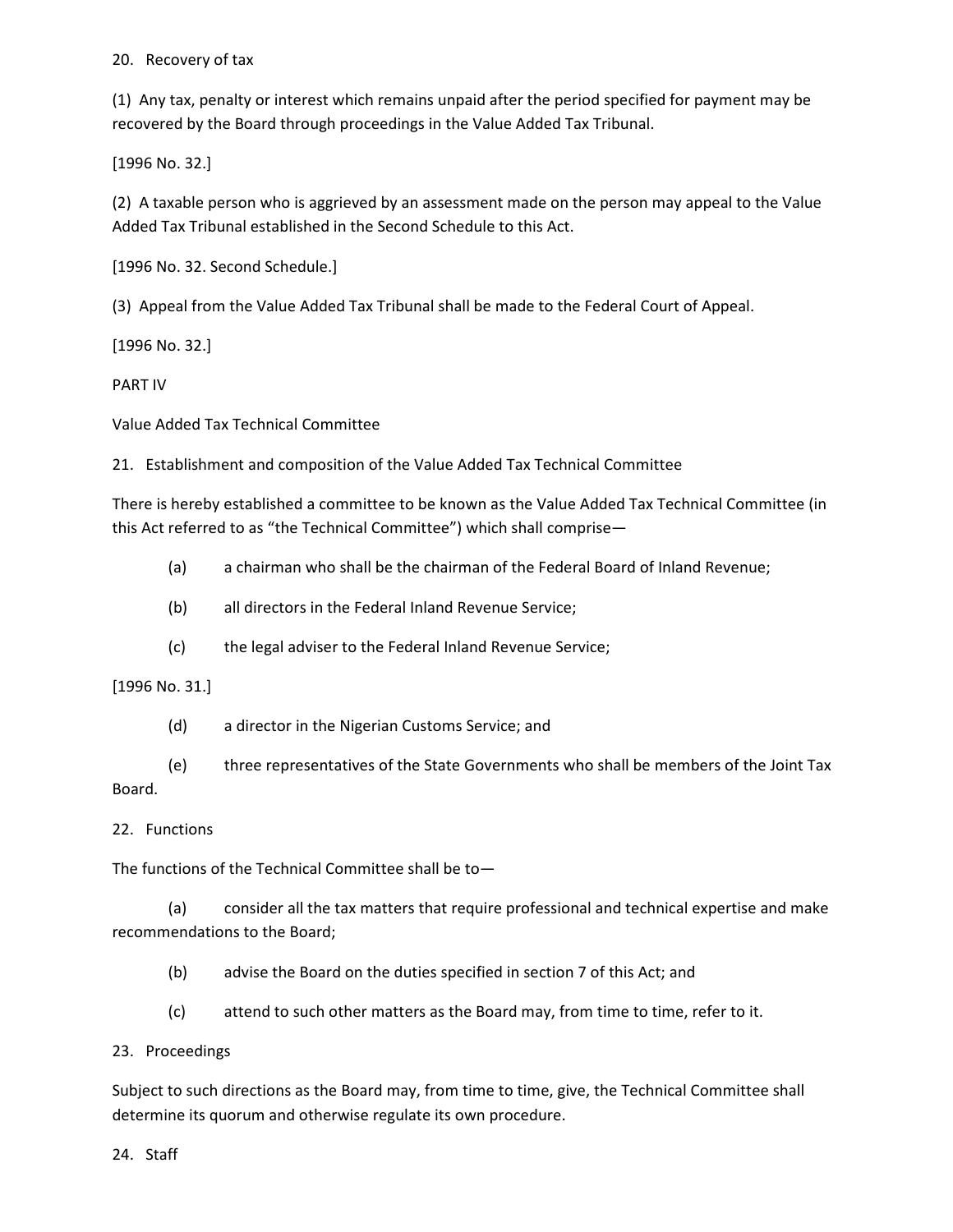The Federal Inland Revenue Service may post to the Technical Committee such staff as the Technical Committee may require for the discharge of its functions.

PART V

Offences and penalties

25. Furnishing of false document, etc.

A person who—

(a) produces, furnishes or sends for the purpose of this Act or otherwise makes use for that purpose of a document which is false in any material particular; or

(b) in furnishing an information to the Board, makes a statement which is false in any material particular,

is guilty of an offence and liable on conviction to a fine of twice the amount under-declared.

26. Evasion of tax

A person who—

(a) participates in; or

(b) takes steps with a view to make evasion of the tax by him or any other person, is guilty of an offence and liable on conviction to a fine of N30,000 or two times the amount of the tax being evaded, whichever is greater, or to imprisonment for a term not exceeding three years.

27. Failure to make attribution

A person required to make an attribution, who—

- (a) fails to do so; or
- (b) having done so, fails to notify the Board,

is liable to pay a penalty of N5,000.

28. Failure to notify change of address

A person who fails to notify the Board of any change of address within one month of such change, is liable to pay a penalty of N5,000.

29. Failure to issue tax invoice

A person who fails to issue a tax invoice for goods sold or services rendered, is guilty of an offence and liable on conviction to a fine of 50% of the cost of the goods or services for which the invoice was not issued.

30. Resisting, etc., an authorised officer

A person who—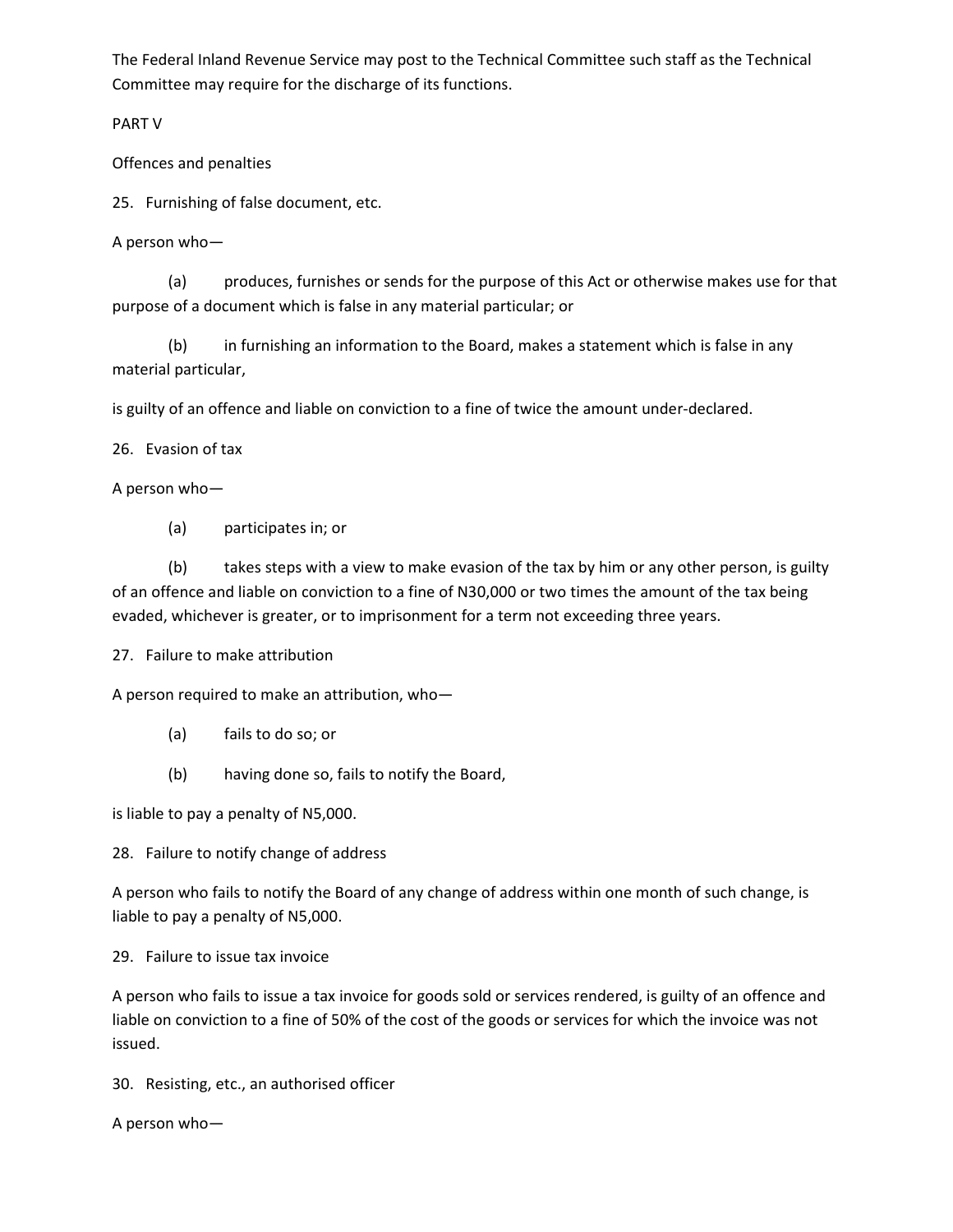(a) resists, hinders or obstructs or attempts to resist or hinder an authorised officer acting under section 39 of this Act; or

(b) fails to comply fully with any requirement made under section 39 of this Act; or

(c) makes any statement in response to a requirement made under section 5 of this Act which is false or incomplete; or

(d) procures or attempts to procure by any means any other person to act as aforesaid,

is guilty of an offence and liable on conviction to a fine of N10,000 or imprisonment for a term of six months or to both such fine and imprisonment.

31. Issuing of tax invoice by an unauthorised person

A person who, other than—

- (a) a person registered under this Act; or
- (b) a person authorised to do so under this Act,

issues an invoice purporting to be attributable to tax, is guilty of an offence and is liable on conviction to a fine of N10,000 or imprisonment for a term of six months.

## 32. Failure to register

A taxable person who fails to register under this Act, is guilty of an offence and liable on conviction to a fine of N5,000 and, if after one month, the person is not registered, the premises where the business is carried on shall be liable to be sealed up.

## 33. Failure to keep proper records and accounts

A taxable person who fails to keep records and accounts of his business transactions to allow for the correct ascertainment of tax and filing of returns is liable to pay a penalty of N2,000 for every month in which the failure continues.

## 34. Failure to collect tax

A taxable person who fails to collect tax under this Act, is liable to pay as penalty 150% of the amount not collected, plus 5% interest above the Central Bank of Nigeria rediscount rate.

## 35. Failure to submit returns

A taxable person who fails to submit returns to the Board, is liable to a fine of N5,000 for every month in which the failure continues.

36. Aiding and abetting commission of offence, etc.

(1) An officer of the Board or any other person who aids or abets the commission of any of the offences under this Act, is guilty of an offence and is liable on conviction to a fine of N50,000 or to imprisonment for a term of five years.

(2) Where a person's conduct during any specified period has involved the commission or omission by him of any one or more of the foregoing offences under this Act, then whether or not the particulars of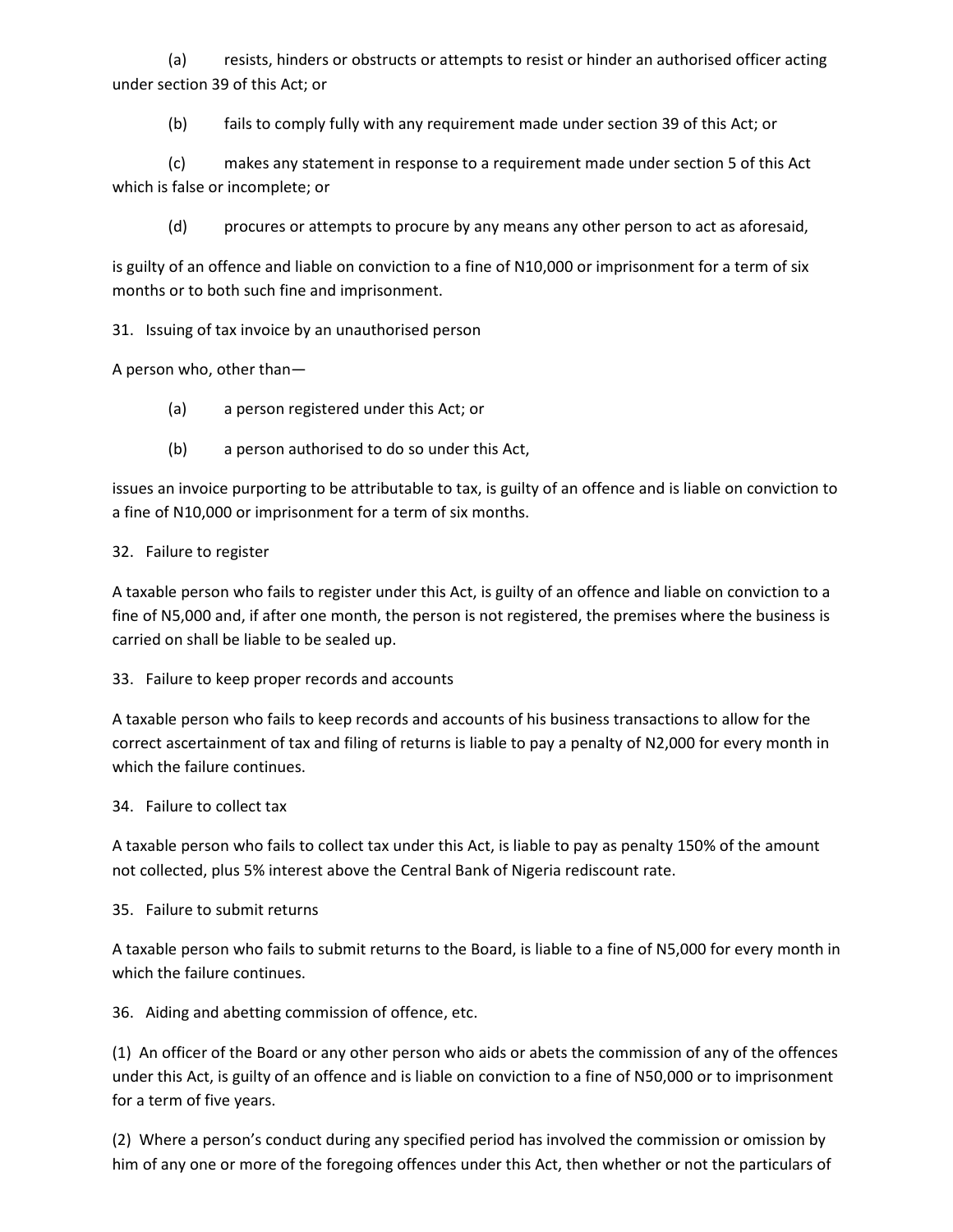the offences are known, he shall, by virtue of this section, be guilty of an offence and liable to pay a fine of N10,000 or four times the amount of any tax that was, or was intended to be evaded by his conduct, whichever is greater, or to imprisonment for a term not exceeding six months or to both such fine and imprisonment.

37. Offence by body corporate, etc.

Where an offence under this Act is committed by a body corporate or firm or other association of individuals—

- (a) every director, manager, secretary or other similar officer of the body corporate; or
- (b) every partner or officer of the firm; or
- (c) every person concerned in the management of the affairs of the association; or
- (d) every person who was purporting to act in any capacity as aforesaid,

is severally guilty of that offence and liable to be proceeded against and punished for the offence in like manner as if he had himself committed the offence, unless he proves that the act or omission constituting the offence took place without his knowledge, consent or connivance.

## PART VI

## Miscellaneous

38. Powers of Minister to vary Schedules

The Minister may by order published in the Gazette—

- (a) amend the rate of tax chargeable; and [First Schedule.]
- (b) amend, vary or modify the list set out in the First Schedule to this Act. [1996 No. 31.]

## 39. Power of inspection

(1) An authorised officer may at any time enter without warrant any premises upon which he has reasonable grounds to believe that a person is carrying on business in order to ascertain whether this Act is being complied with (whether on the part of the occupier of the premises or any other person), and on entry he may carry out such inspections and make such requirements as may be specified by the Board.

(2) Where an authorised officer enters any premises in exercise of the power conferred on him by subsection (1) of this section, he may take with him such persons as he considers necessary for carrying out his functions under this Act.

## 40. Distribution of revenue

Notwithstanding any formula that may be prescribed by any other law, the revenue accruing by virtue of the operation of this Act shall be distributed as follows, that is—

- (a) 15% to the Federal Government; [1999 No. 30.]
- (b) 50% to the State Governments and the Federal Capital Territory, Abuja; and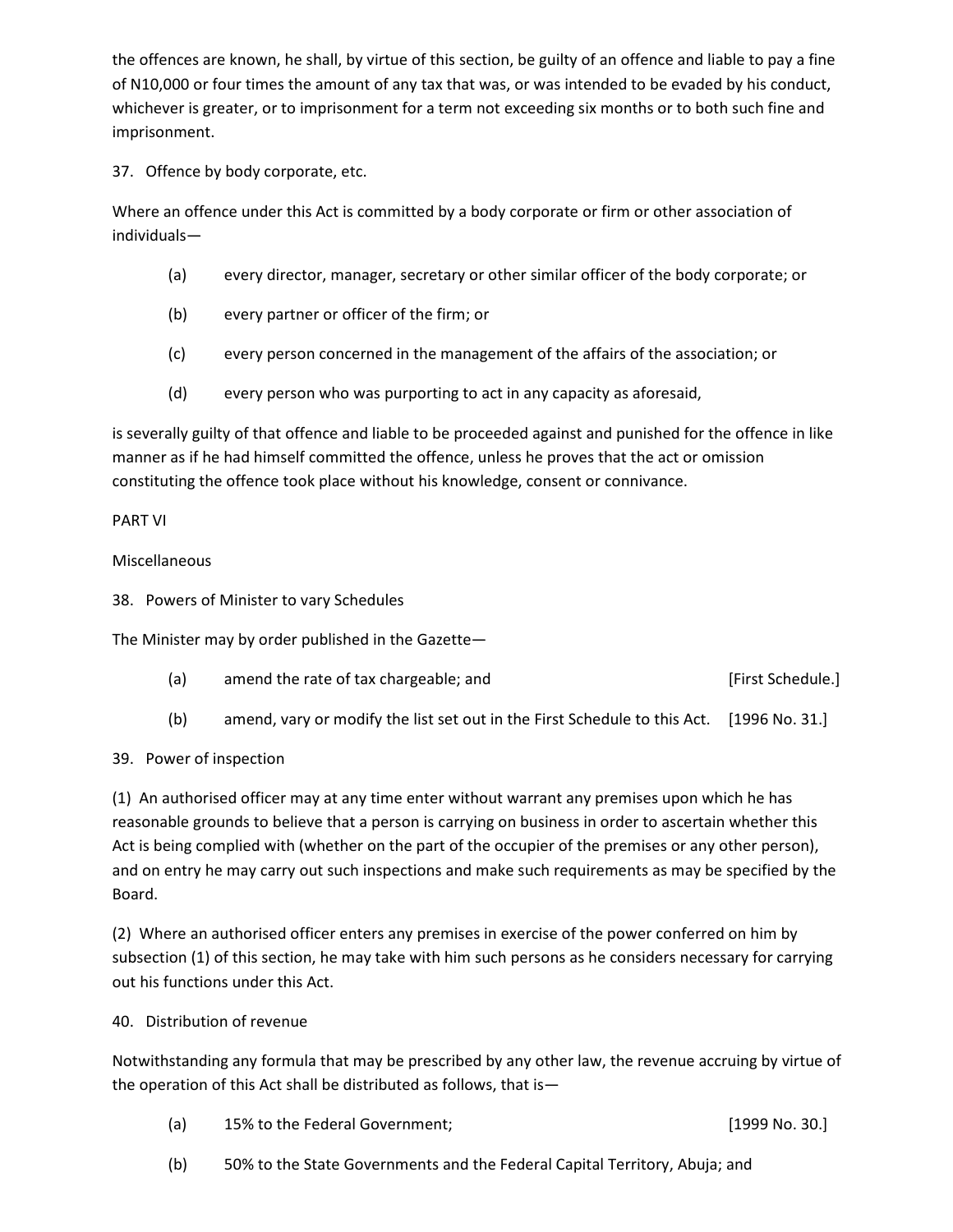(c) 35% to the Local Governments.

41. Appointment of agent for manufacturer or importer

(1) The Board may, by notice in writing, appoint any person to be the agent of any manufacturer or importer and the person so appointed shall be the agent of the manufacturer or importer for the purposes of this Act.

(2) An agent may be required to pay any tax which is or may become payable by the manufacturer or importer from any money which may be held by him for, or due by or to become due by him to the manufacturer or importer, as the case may be, and in default of such payment, the tax shall be recoverable from him.

(3) For the purpose of this section, the Board may require a person to give information as to any money, fund or other assets which may be held by him for, or of any money due from him to a manufacturer or an importer.

42. Signification

Anything required to be done by the Board under this Act may be signified under the hand of the chairman or any other senior officer assigned to do so by him.

43. Forms

The Board may, from time to time, specify the forms, statements and notices to be used under this Act.

44. Regulations

The Board may, with the approval of the Minister, make regulations for giving effect to the provisions of this Act.

45. Repeal

Subject to section 6 of the Interpretation Act, the Sales Tax Act is hereby repealed.

[Cap. I23.]

46. Interpretation

In this Act, unless the context otherwise requires—

"agency of Government" includes a Ministry, department, statutory body, public authority and an institution of the Federal, State and Local Government; [1996 No. 31. 1998 No. 18.]

"authorised officer" means an officer who has been authorised by the Board to perform any function under or in pursuance of this Act;

"Board" means the Federal Board of Inland Revenue;

"building" means any house, including any garage, dwelling apartment, hospital and institutional building, factory, warehouse, theatre, cinema, store, mill building and similarly roofed structure affording protection and shelter, radio and television masts, transmission line, tower, vehicle and other similar structure but excludes mobile homes, caravans and trailers;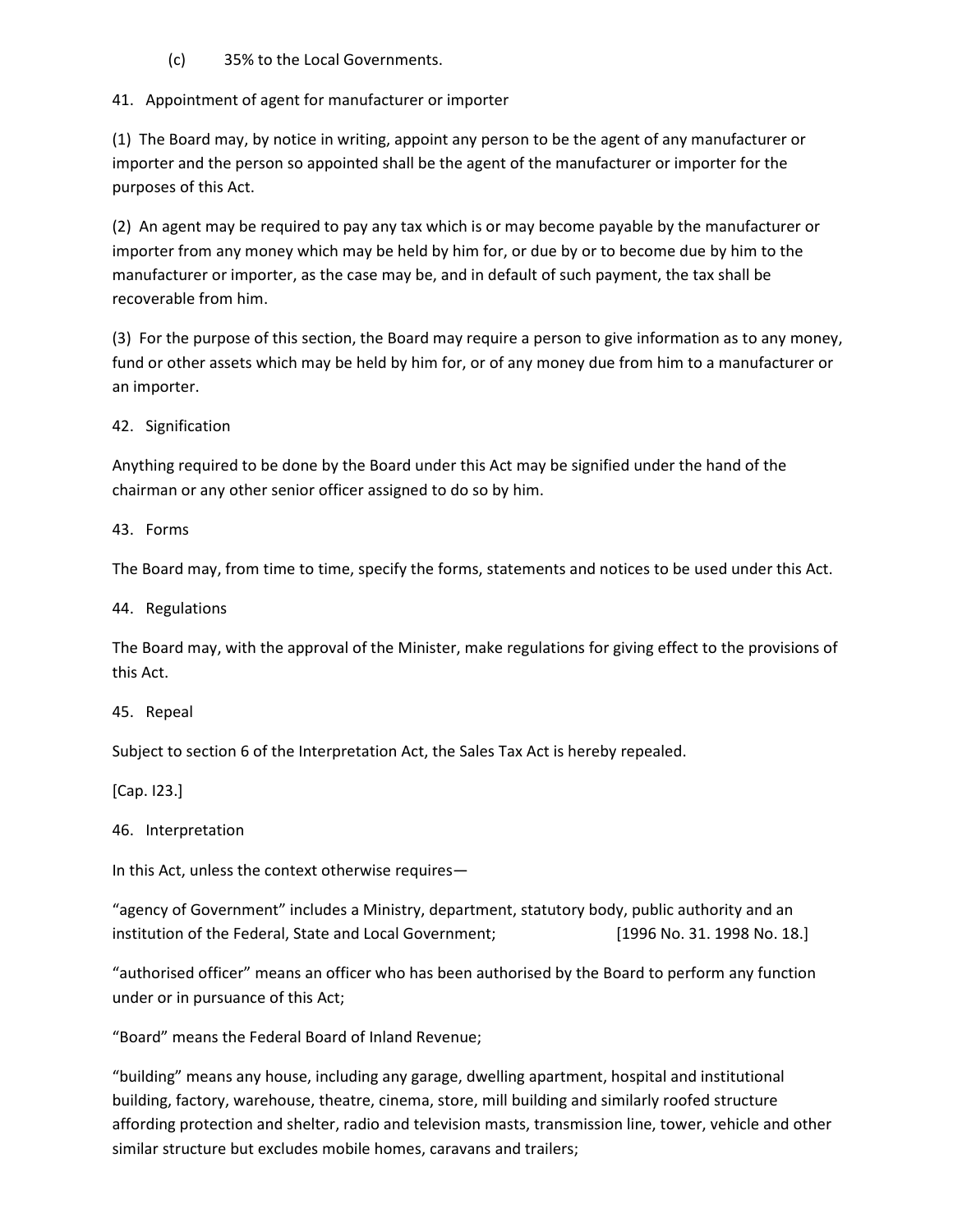"business" includes any trade, commerce or manufacture or any concern in the nature of trade, commerce or manufacture;

"chairman" means the chairman of the Federal Board of Inland Revenue;

"company" means a company as defined under the Companies and Allied Matters Act and a corporate body that may be formed under any other written law and includes any association, whether incorporated in or outside Nigeria; example 20. [Cap. C20.]

"entertainment" includes any exhibition and performance in which admission of people is subject to payment by such persons but does not include the following, that is—

(a) play on stage and performance which are carried out by educational institutions, approved by the Minister for the time being responsible for education as part of learning;

(b) sport, game or other cultural performance conducted under the superintendence of the Ministry charged with the responsibility for culture and social welfare;

(c) entertainment of a charitable, educational, medical, scientific or cultural nature as may be approved in writing by the Board prior to the date of the entertainment for the benefit of the public; and

(d) entertainment organised by a non-profit making, charitable, educational, medical, scientific or cultural society registered under the law where the entertainment is in furtherance of the objectives of the society as may be approved in writing by the Board to the date of the entertainment;

"import" means bringing in or carrying to be brought in goods and services from another country or from an export processing zone;

"importer" means any person who imports taxable goods;

"input tax" has the meaning assigned to it in section 12 of this Act;

"invoice" means any document issued as an evidence of demand for payment;

"manufacturer" means any person who engages in the manufacture of goods and includes a person who has manufactured for him or on his behalf by others, goods made to his specification or design;

"manufacturing" means the process by which a commodity is finally produced, including assembling, bottling, repacking, mixing, blending, grinding, cutting, bending, twisting and joining or any other similar activity;

"Minister" means the Minister responsible for matters relating to finance;

"motel" means premises on which accommodation, flats, service apartments, beach cottages, holiday cottages, game lodges are provided but excludes the following, that is—

(a) premises run by a charitable or religious organisation registered under the relevant law for charitable or religious purposes;

(b) premises operated by a medical institution approved by the Minister for the time being responsible for health for the use of the staff of that institution;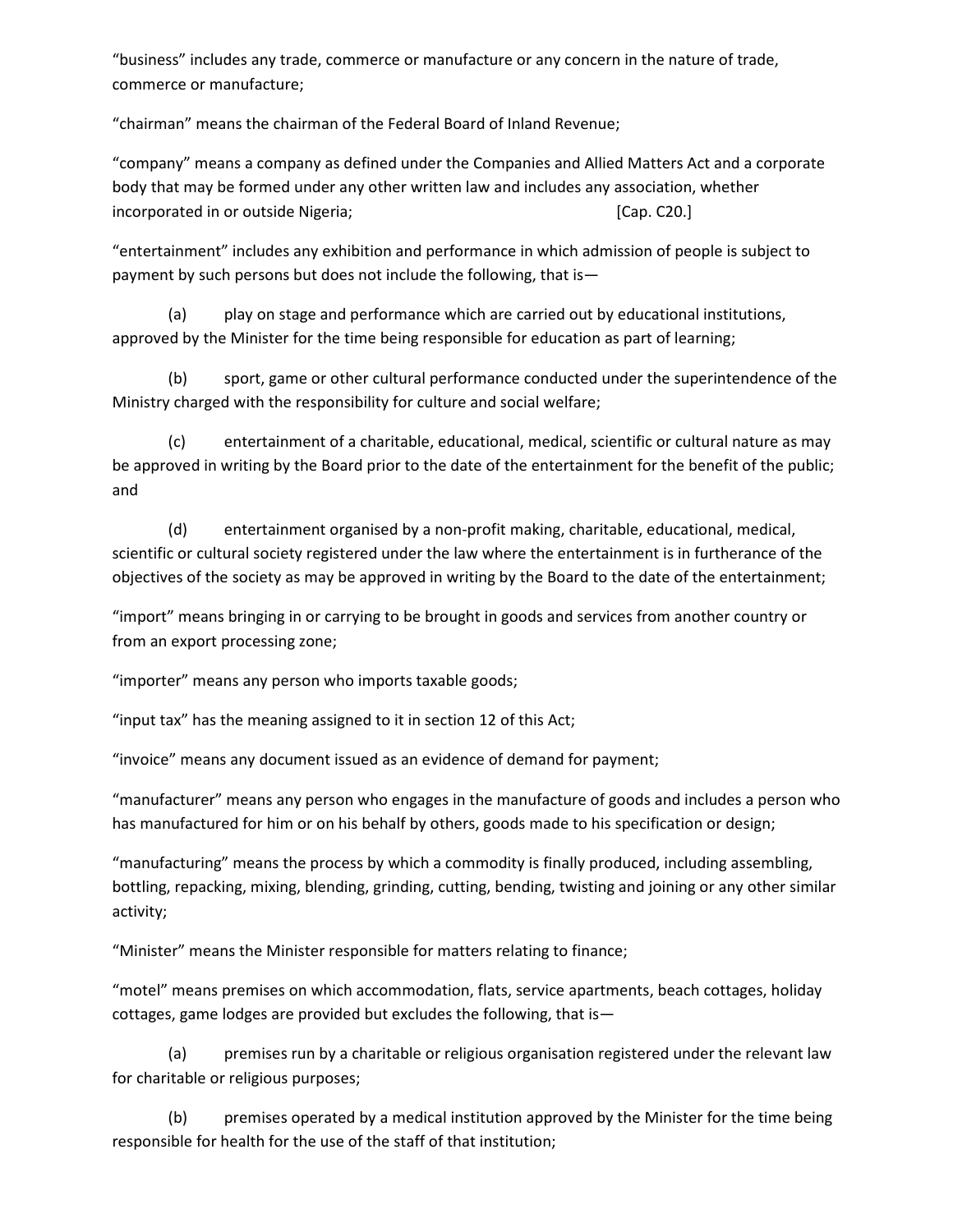(c) premises whose supply is under a lease or licence of not less than one month, unless by prior arrangement, the occupier may without penalty, terminate that lease or licence on less than one month's notice;

"output tax" has the meaning assigned to it in section 11 of this Act;

"owner" means in respect of any goods, aircraft, vessel, vehicle, plant or any other goods, a person, other than an officer acting officially, who holds out himself to be the owner, manufacturer, agent or the person in possession of or beneficially interested in, or having control of or power of disposition over the goods, aircraft, vessel, vehicle, plant or other goods;

"registered person" means any person registered under section 8 of the Act;

"restaurant" means any establishment carrying out the business of restaurant services, and includes cafeterias, fast-food outlets, snacks bars, food stuffs at exhibitions or sports arenas and similar establishments but excludes—

(a) an establishment operated for charitable or religious purposes;

(b) an establishment run by an educational or training institution approved by the Minister for the use of the staff and students of those institutions; and

(c) an establishment run by a medical institution approved by the Minister for the time being responsible for health for the use of the staff and students of the institution;

"restaurant service" means the supply of foods or beverages prepared for immediate consumption, whether or not such consumption is on the premises of the restaurant and including outside catering;

"supplies" means any transaction, whether it is the sale of goods or the performances of a service for a consideration, that is, for money or money's worth;

"supply of goods" means any transaction where the whole property in the goods is transferred or where the agreement expressly contemplates that this will happen and in particular includes the sale and delivery of taxable goods or services used outside the business, the letting out of taxable goods on hire or leasing, and any disposal of taxable goods;

"supply of services" means any service provided for a consideration;

"tax" means the Value Added Tax imposed and charged under section 1 of this Act;

"tax period" means one calendar month commencing from the beginning of the month to the end of that month;

"taxable goods and services" means the goods and services not listed in the First Schedule to this Act;

 "taxable person" means a person who independently carries out in any place an economic activity as a producer, wholesale trader, supplier of goods, supplier of services (including mining and other related activities) or person exploiting tangible or intangible property for the purpose of obtaining income there from by way of trade or business; and includes a person and an agency of Government acting in that capacity; [1996 No. 30. 1996 No. 31.]

"transaction at arm's length" means a transaction on normal open market commercial terms;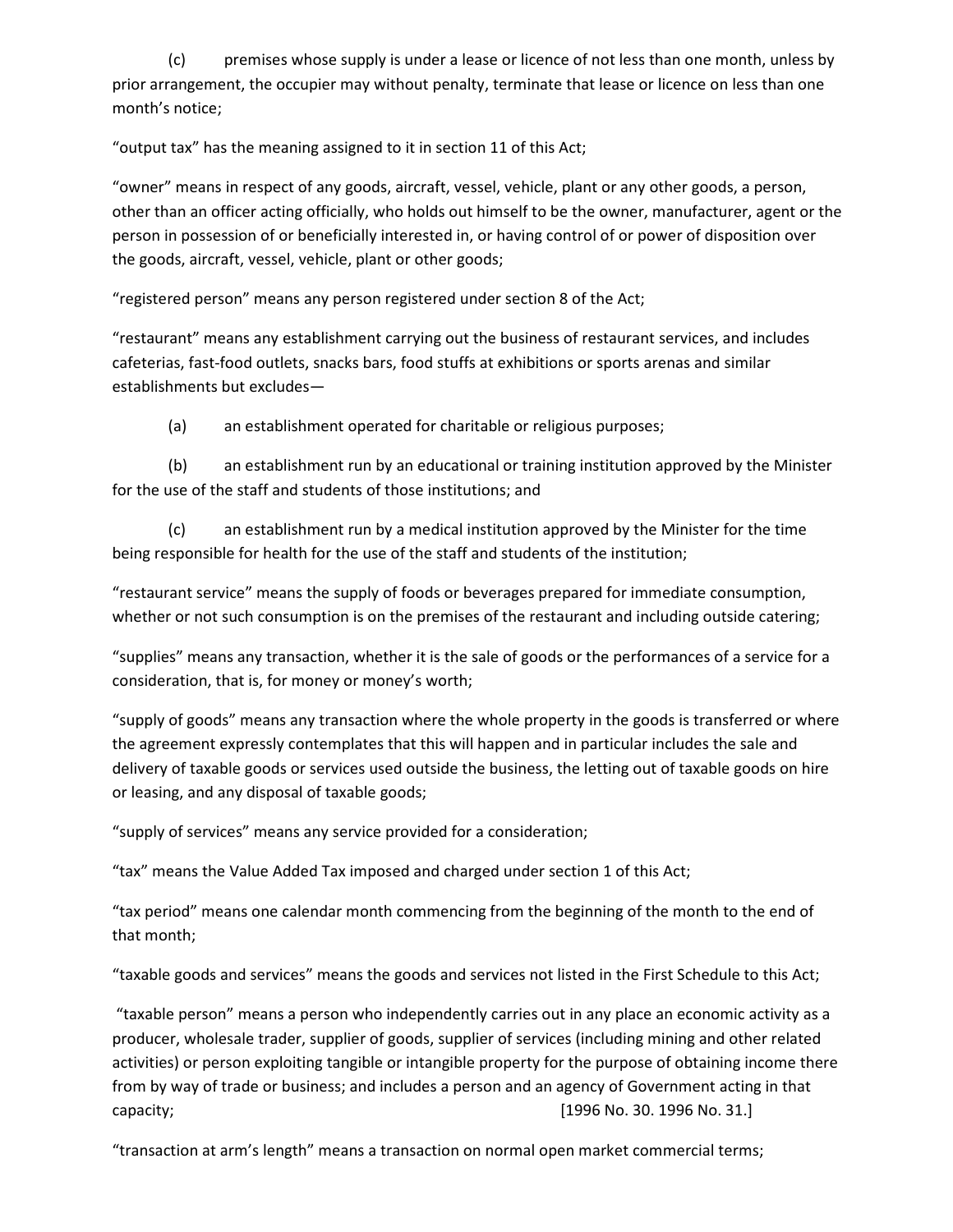"vehicle" includes for the purpose of this Act every description of conveyance for the transportation by land of human beings or goods;

"vessel" means a mode of transportation or conveyance by water of human beings or goods;

"wholesaler" means a person who obtains his stock predominantly from the manufacturers and sells in bulk to the retailers.

47. Short title

This Act may be cited as the Value Added Tax Act.

# Schedules

## First Schedule

## GOODS AND SERVICES EXEMPT

[Sections 2 and 3.]

PART I

Goods exempt

- 1. All medical and pharmaceutical products.
- 2. Basic food items.
- 3. Books and educational materials. [1998 No. 18.]
- 4. Baby products.

5. Fertiliser, locally produced agricultural and veterinary medicine, farming machinery and farming transportation equipment.

6. All exports. [1996 No. 31.]

7. Plant and machinery imported for use in the Export Processing Zone.

8. Plant, machinery and equipment purchased for utilisation of gas in down-stream petroleum operations.

9. Tractors, ploughs and agricultural equipment and implements purchased for agricultural purposes.

PART II

Services exempt

- 1. Medical services.
- 2. Services rendered by Community Banks, People's Bank and Mortgage Institutions.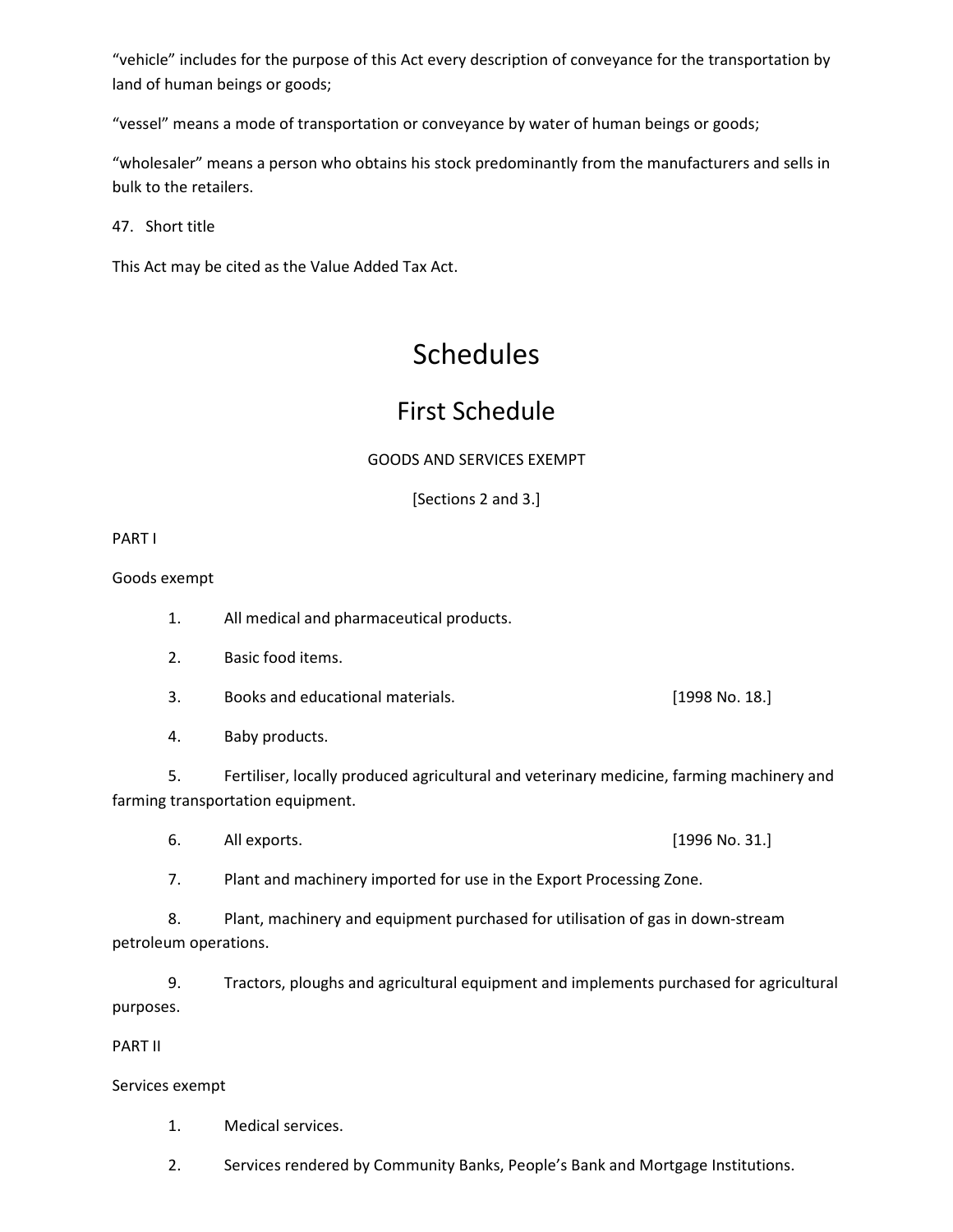3. Plays and performances conducted by educational institutions as part of learning.

4. All exported services. [1996 No. 31.]

## Second Schedule

ESTABLISHMENT OF THE VALUE ADDED TAX TRIBUNAL [Section 20 (2).]

1. The Minister may by notice in the Federal Gazette, establish a Value Added Tax Tribunal in each Zone of the Federal Inland Revenue Service. [1999 No. 30.]

2. Each of the Zonal VAT Tribunals shall consist of not more than eight persons, none of whom shall be a serving public officer and one of whom shall be designated as chairman by the Minister.

3. The chairman of each of the Zonal VAT Tribunals—

(a) shall be a legal practitioner of not less than fifteen years' experience;

(b) shall preside over the proceedings of the Tribunal.

4. Members of each of the Zonal VAT Tribunals—

(a) shall be appointed by notice in the Federal Gazette by the Ministry from among persons appearing to him to have wide and adequate practical experience, professional knowledge, skills and integrity in the profession of law, accountancy or taxation in Nigeria, as well as persons that have shown capacity in the management of trade, business and retired senior public servant in tax administration;

(b) shall hold office for a period of three years from the date of appointment and may resign at any time by a notice in writing addressed to the Minister;

(c) shall cease to be a member upon the Minister determining that his office be vacated upon notice of such determination.

5. Where the Minister is satisfied that a member—

(a) has been absent for two consecutive meetings without the written permission of the chairman of the Board; or

(b) is incapacitated by illness; or

(c) has failed to make any declaration and give notice of his direct or indirect financial interest in a case when any appeal by such case is pending before the Tribunal; or

(d) has been convicted of any felony or of any offence under any enactment imposing tax on income or profit,

the Minister shall make a determination that his office as a member is vacant.

6. Where for some reason there is insufficient number of members to hear an appeal, the Minister may make an ad hoc appointment in writing for the purpose of hearing such appeal.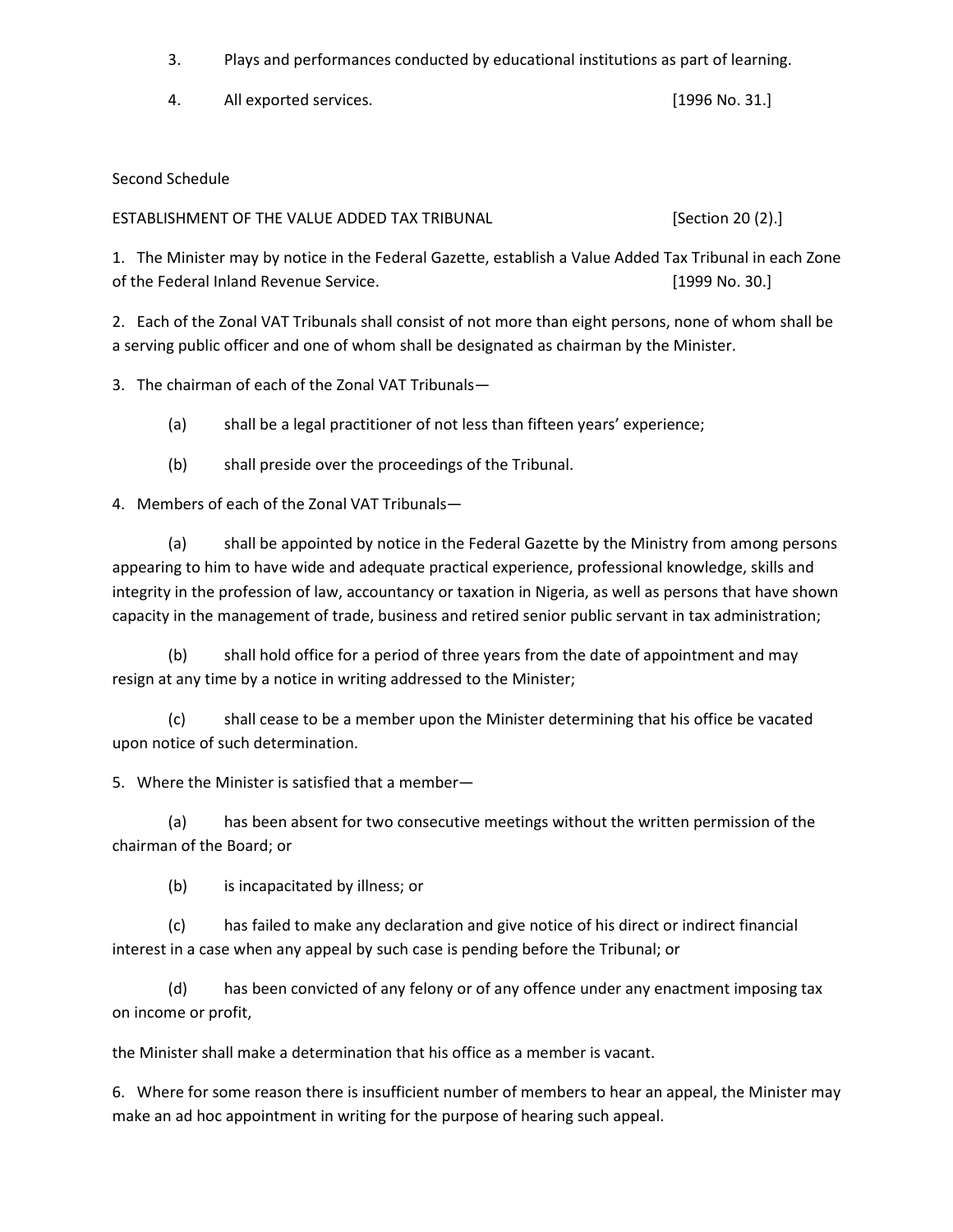7. The Minister shall designate a serving public officer to be secretary to a Zonal VAT Tribunal and the official address of the secretary shall be published in the Federal Gazette.

8. The members of the VAT Tribunal shall remain in office until new ones are sworn in.

9. Any taxable person who being a person aggrieved by an assessment or demand notice made upon him, may appeal against the assessment and notice to the Zonal VAT Tribunal where the taxable person is resident giving notice in writing through the Secretary to the Zonal VAT Tribunal within fifteen days after the date of service upon such taxable person of the assessment or demand notice and the appeal shall be heard by the Tribunal.

10. The Board, if aggrieved by the non-compliance of a taxable person to any provision of this Act, may appeal to the Zonal Tribunal where the taxable person is resident giving notice in writing through the Secretary to the Zonal VAT Tribunal.

11. Where a notice of appeal is not given within the period specified, the assessment or demand notices shall become final and conclusive and the Board may recover tax, interest and penalty, which remain unpaid from any taxable person through the proceeding at the Zonal Tribunal.

12. An award or judgment of the VAT Tribunal shall be enforced as if it were a judgment of the Federal High Court on registration of a copy of the award or judgment in the Registry of the Federal High Court by the party seeking to enforce the award or judgment. [1998 No. 18.]

13. Notice of appeal against assessment shall contain—

- (a) the name and address of the taxable person;
- (b) the total amount of goods and services chargeable to tax in respect of each month;
- (c) any input tax;
- (d) net amount of tax payable;
- (e) the copy of assessment notice;
- (f) the precise grounds of appeal against the assessment; and

(g) an address for service of any notice, process or other document to be given to the appellant and the Secretary to the Zonal Tribunal. [1998 No. 18.]

14. The Board or a taxable person may discontinue an appeal at any time before the hearing of the appeal by giving notice in writing through the Secretary to the Zonal Tribunal.

15. The Zonal Tribunal shall meet as often as may be necessary to hear an appeal in any town and place in which the office of the Tribunal is situated.

16. At least five members may hear and determine an appeal.

17. The secretary to the Zonal Tribunal shall give seven days' notice to the parties to an appeal of the date and place fixed for the hearing of the appeal.

18. All notices and documents, other than the decisions of the Tribunal, may be signed under the hand of the Secretary. All appeals before the Tribunal shall be held in camera. Every taxable person so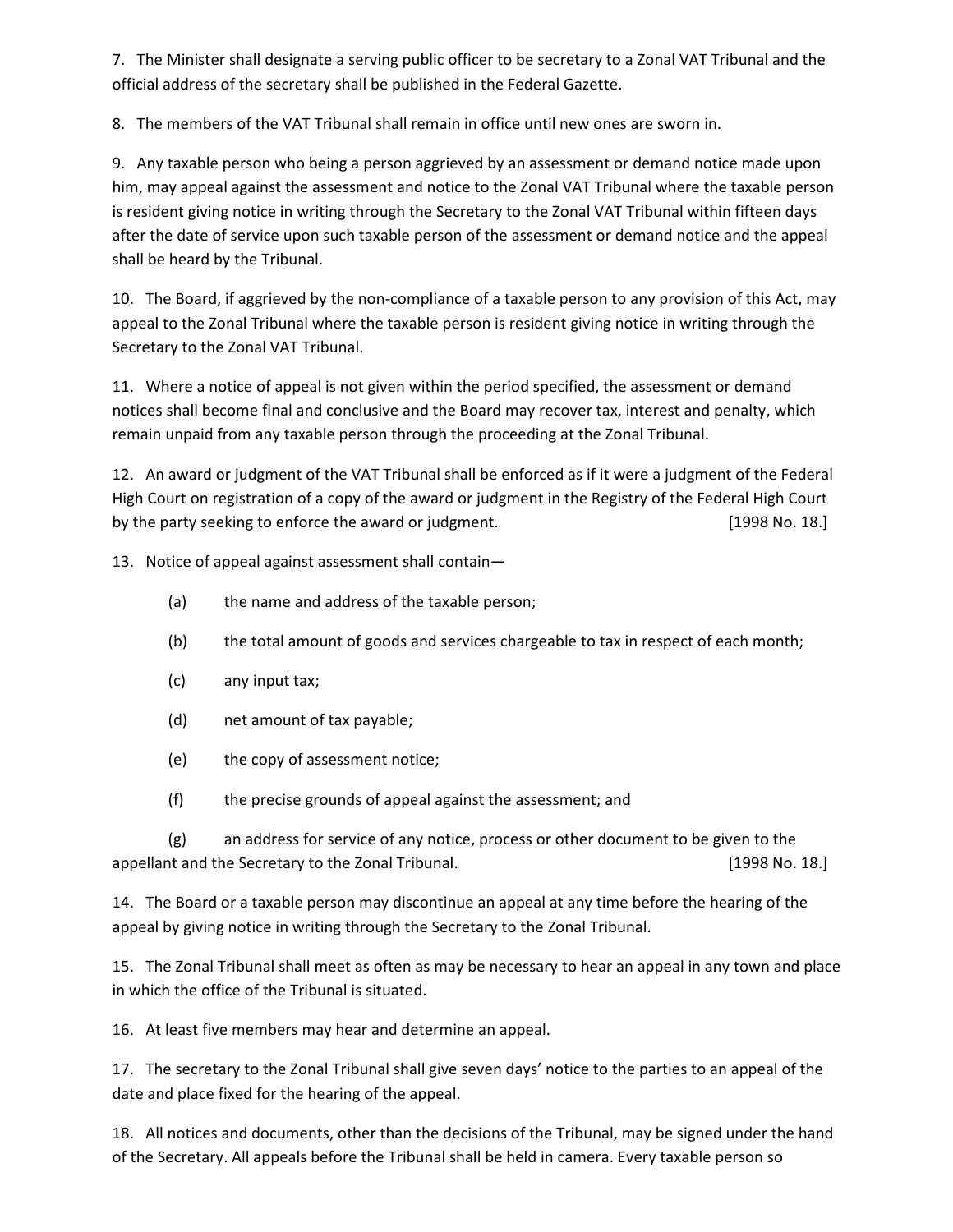appealing shall be entitled to be represented at the hearing of the appeal by a legal practitioner, a qualified chartered accountant, or tax consultant.

19. The onus of proving the basis of grievance against an assessment or non-compliance with the provisions of the Law shall be on the appellant.

20. The Zonal Tribunal may upon hearing the appeal, confirm, reduce, increase or amend the assessment or make such orders thereon as it deems fit.

21. The Minister shall make rules regulating the practice and procedure of the VAT Tribunal and, until such rules are made, the practice and procedure of the Federal High Court shall apply with such modifications (whether by way of addition, alteration of omission) as the circumstances may require.

22. Any case or proceeding relating to a matter for which the VAT Tribunal has jurisdiction pending before the Federal High Court on the commencement of this paragraph shall be continued and completed as if this Act had not been made.

23. (1) Following the decision of the VAT Tribunal, notice of the amount of the tax chargeable under the assessment as determined by the VAT Tribunal shall be served by the Board on the company or person in whose name the tax is chargeable.

(2) Notwithstanding that an appeal is pending, tax shall be paid in accordance with the decision of the VAT Tribunal within one month of notification of the amount of the tax payable in pursuance of subparagraph (1) of this paragraph.

24. (1) Any party aggrieved by the decision of the VAT Tribunal may appeal against the decision on a point of law to the Court of Appeal on giving notice in writing to the Secretary to the VAT Tribunal within thirty days after the date on which the decision was given setting out the grounds on which the decision is being challenged.

(2) On receipt of a notice of appeal under subparagraph (1) of this paragraph, the secretary to the VAT Tribunal shall compile the record of proceedings and judgment before the VAT Tribunal and shall cause them to be transmitted to the Chief Registrar of the Court of Appeal together with all the exhibits tendered at the hearing before the VAT Tribunal within thirty days after the date on which the decision was made.

25. The President of the Court of Appeal may make rules providing for the procedure in respect of appeals made under this Act and until such rules are made, the Court of Appeal Rules relating to the hearing of appeals shall apply to the hearing and determination of an appeal under this Act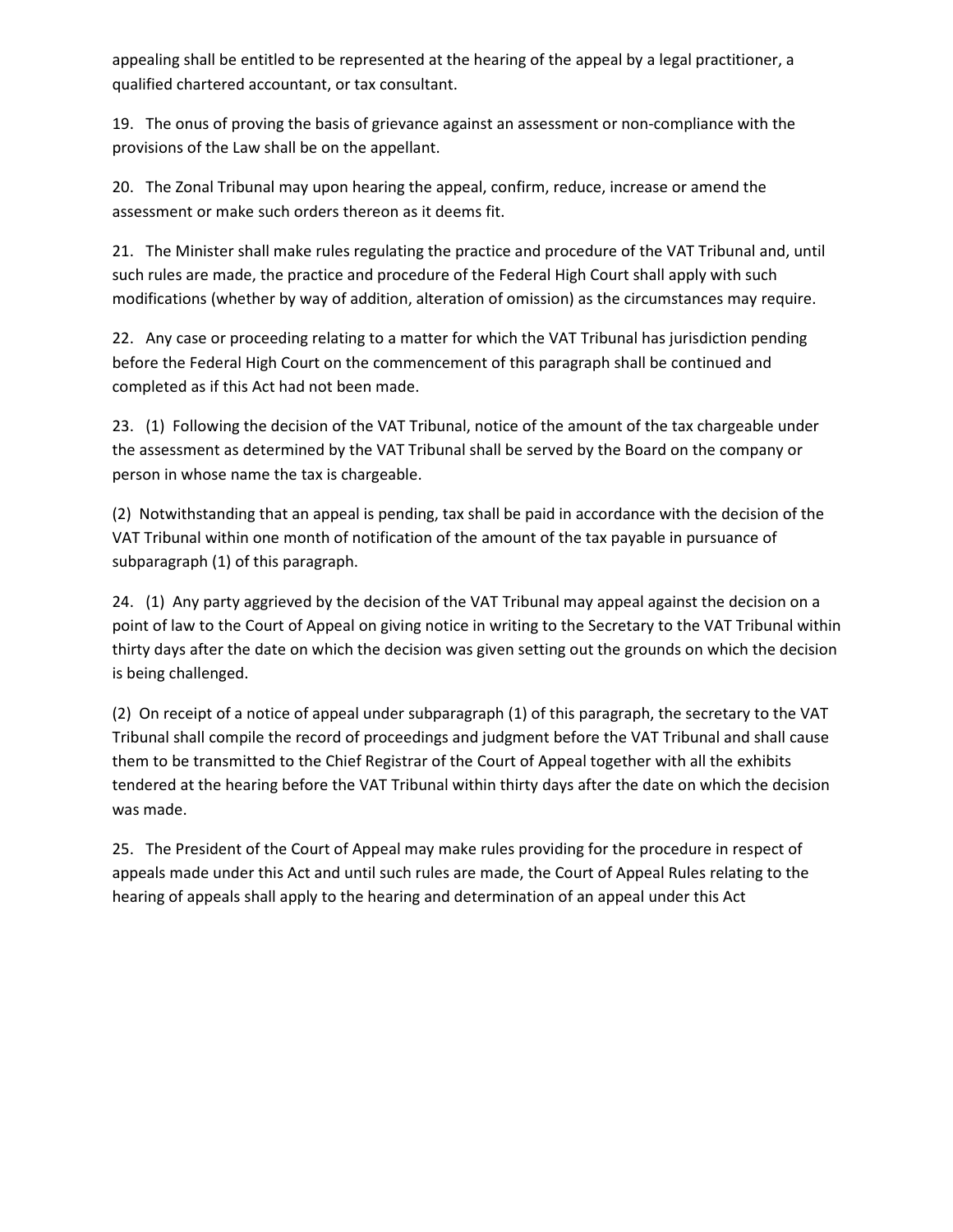## CHAPTER V1

## VALUE ADDED TAX ACT

## SUBSIDIARY LEGISLATION

## List of Subsidiary Legislation

1. Value Added Tax Tribunals Rules, 2003. Value Added Tax Tribunals Rules, 2003 ARRANGEMENT OF RULES ORDER I Citation, Application, etc.

- 1. Interpretation.
- 2. Citation and commencement.
- 3. Application.

ORDER 2 Form and Commencement of Action

- 1. Mode of beginning proceedings.
- 2. What shall accompany summons on notice.

## ORDER 3

Interlocutory Applications A—Motions Generally

- 1. Time to apply.
- 2. Application by motion.
- 3. Affidavits.
- 4. Affidavit to be served with motion.
- 5. Hearing of motion.
- 6. Adjournment.
- 7. Motion to be on notice.

## B—Notice of Motion

- 8. Notice of motion.
- 9. Service of notice of motion.
- 10. Service on solicitor.
- 11. Order for service.
- 12. Service with summons on notice.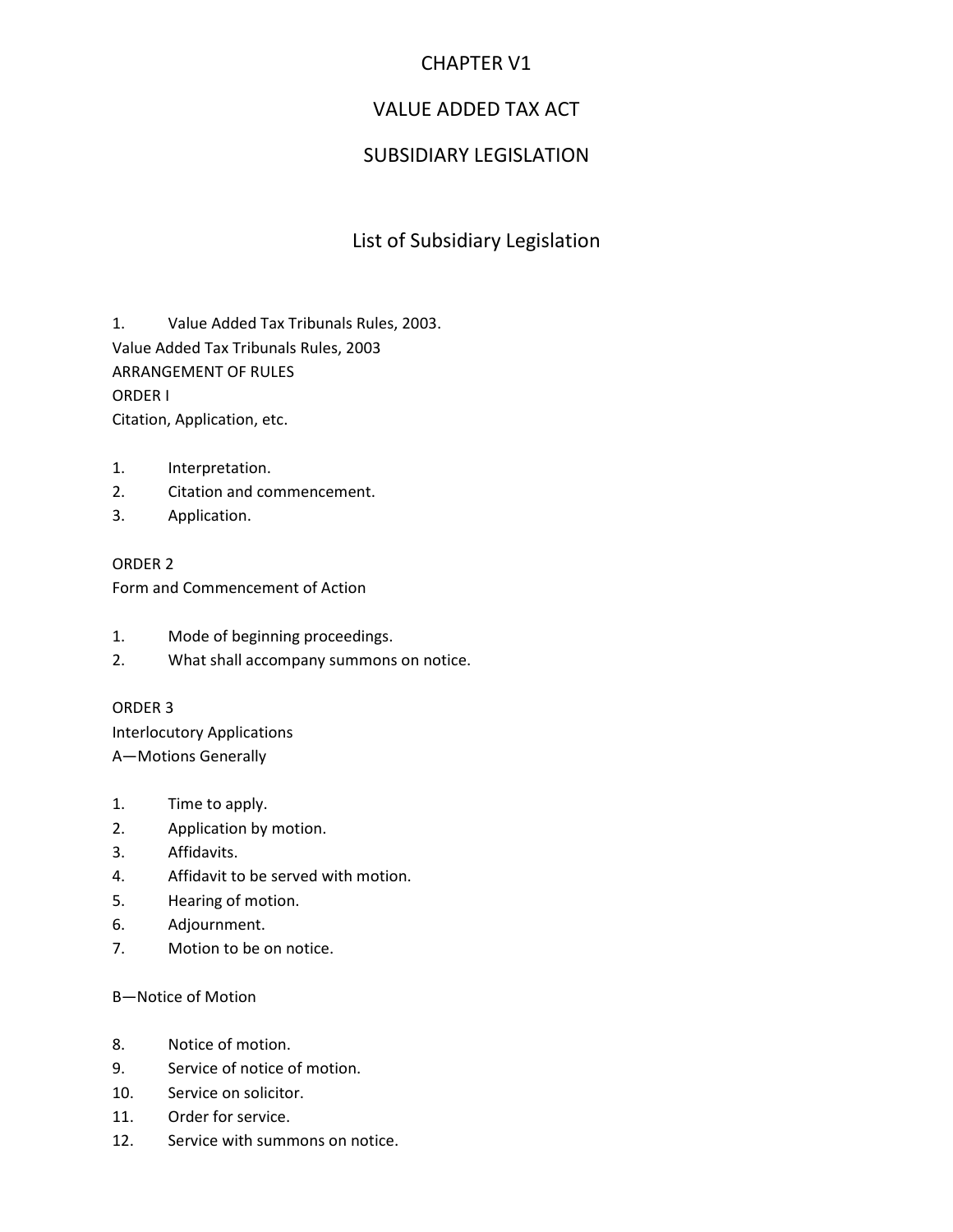C—Evidence in Interlocutory Proceedings

- 13. Oral evidence.
- 14. Evidence in addition to or in lieu of affidavits.
- 15. Notice to parties and interested parties.
- 16. Affidavit not filed with motion paper.

## ORDER 4

## Affidavits

- 1. Evidence on motion.
- 2. Title of affidavits.
- 3. Specific time for filing affidavits.
- 4. Affidavits to be used in chambers.
- 5. Oaths Act, L.F.N. 2004 Cap. O1.
- 6. Exhibits.

## ORDER 5

Place of Instituting and Trial of Action

- 1. Place of trial of action.
- 2. Hearing could be fixed in other towns that have office of Federal Inland Revenue Service.
- 3. Fixture of hearing in another town subject to objection from parties.

## ORDER 6

Parties

A—General

- 1. Persons claiming jointly, severally or in the alternative may be applicants.
- 2. Persons could be joined jointly, severally or in the alternative as respondents.
- 3. Non-joinder.
- 4. Notice to persons authorised to be joined as applicants or respondents.
- 5. Misjoinder of parties.
- 6. Application to add or strike out party.
- 7. Act may be done by legal practitioner or agent.

## B—Alteration of Parties

- 8. Court may make order enabling suit to proceed where there is change of interest.
- 9. Death of one of several respondents or of a sole or surviving respondent.

C—Change of Counsel of Parties

10. Party may change legal representatives.

ORDER 7 Service of Process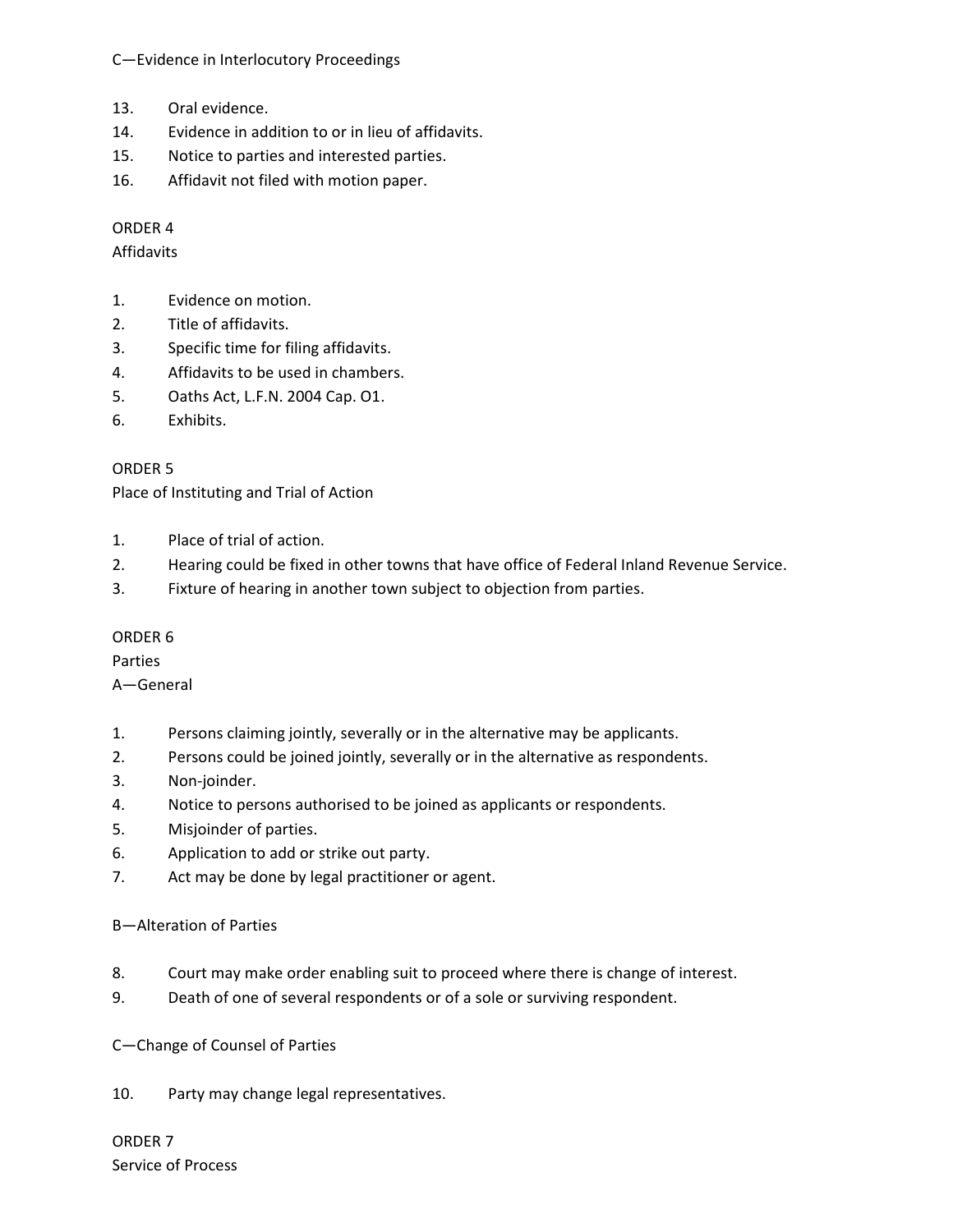## A—Service within Jurisdiction

- 1. What happens when an application for issue of summons is received?
- 2. Modes of service or process.
- 3. Substituted service.

B—Service out of Jurisdiction

- 4. Service of summons out of jurisdiction
- 5. Application for leave to be supported by affidavit.
- 6. Interpretation.

## C—General Provisions

- 7. Where violence or threat prevents service of process.
- 8. Affidavit of service.
- 9. Expenses of service.
- 10. Non-service days.

## ORDER 8

Appearance

A—Service within Jurisdiction

- 1. Mode of entry of appearance
- 2. Respondent's address for service.
- 3. Memorandum contains no address or fictitious address.

## ORDER 9

Default of Appearance A—Service within Jurisdiction

- 1. Case may be struck out for non-appearance of the applicant.
- 2. Applicant to show cause why case should be re-listed.
- 3. Result of default of appearance by the respondent.
- 4. Judgment by default may be set aside.

ORDER 10

Computation of Time

- 1. No extension of time by the consent of parties.
- 2. Tribunal may extend time.
- 3. When to apply for extension of time.

## ORDER 11

Withdrawal and Discontinuance

1. Withdrawal of summons or motion.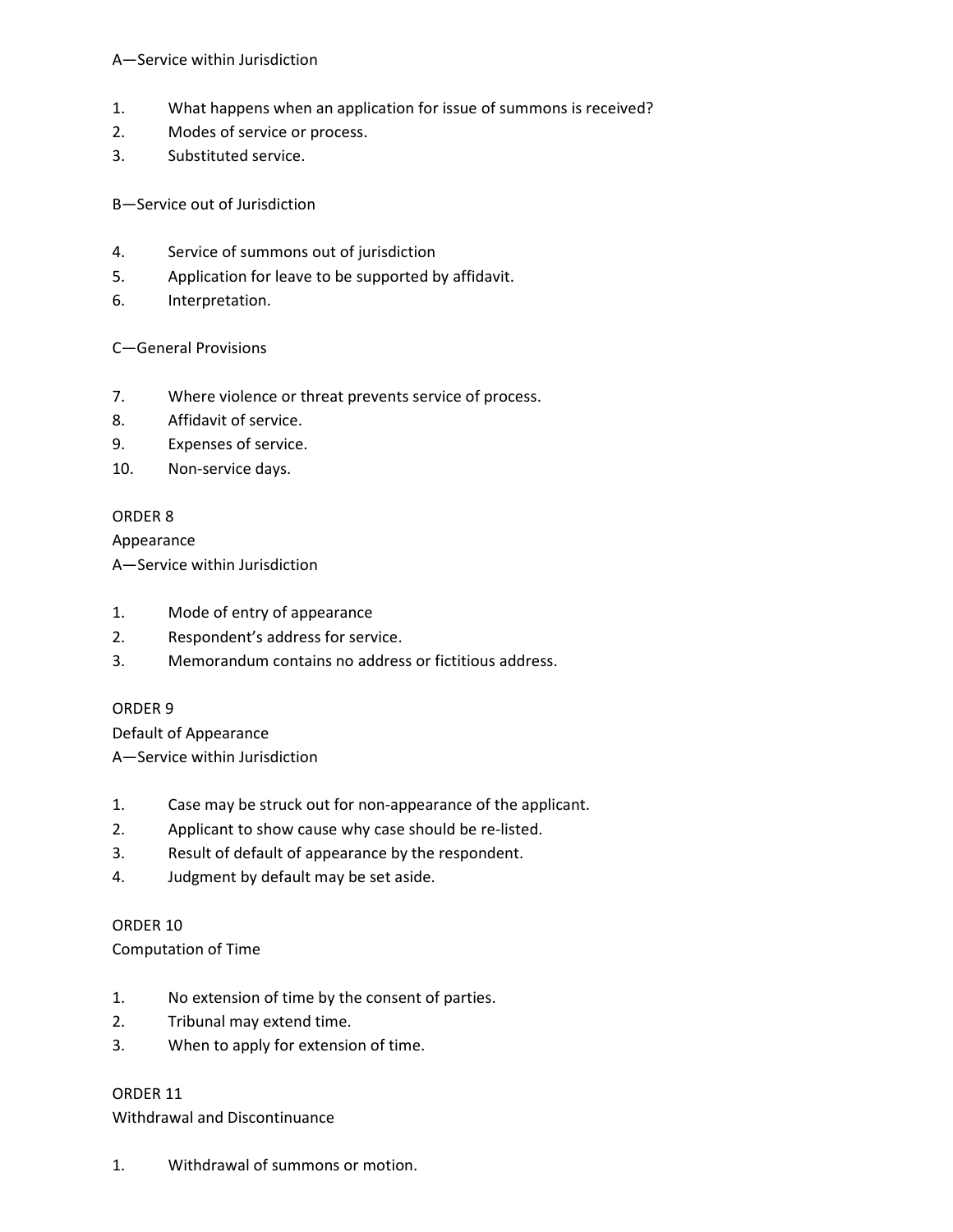- 2. Withdrawal of appearance.
- 3. Discontinuance of action without leave.

## ORDER 12

Admissions

- 1. Admission of case of the other party.
- 2. Settlement of documentary evidence.
- 3. Judgment on admission of facts.

ORDER 13

Settlement and Trial of Issues A: Settlement of Issues

- 1. Settlement of issues at or during the hearing.
- 2. Court may give direction on settlement of issues.
- 3. When the issues are to be settled.
- 4. Notice to be given by Tribunal.

## B: Trial of Question and Issues

- 5. Directions as to pre-hearing review.
- 6. What happens at the pre-hearing review?
- 7. Time of trial of questions or issues.
- 8. Dismissal of action after decision of preliminary issue.
- 9. Determination of question or issue subject to agreement by the parties.

## ORDER 14

Proceeding relating to Evidence

- 1. Power to hear evidence on oath or affirmation.
- 2. Witness to be examined orally.
- 3. Evidence by affidavit.
- 4. Office copies of documents admissible in evidence.
- 5. Rules of evidence applicable where a witness gives oral evidence.
- 6. Onus of proof on the applicant.
- 7. Tribunal could order attendance to testify or produce document.

## ORDER 15

## Judgment and Orders

- 1. Delivery of judgment in open court.
- 2. Notice when judgment is reserved.
- 3. When judgment shall be issued.
- 4. Minutes of judgment and its effect.
- 5. Time within which judgment shall be delivered.
- 6. When formal order can be drawn up.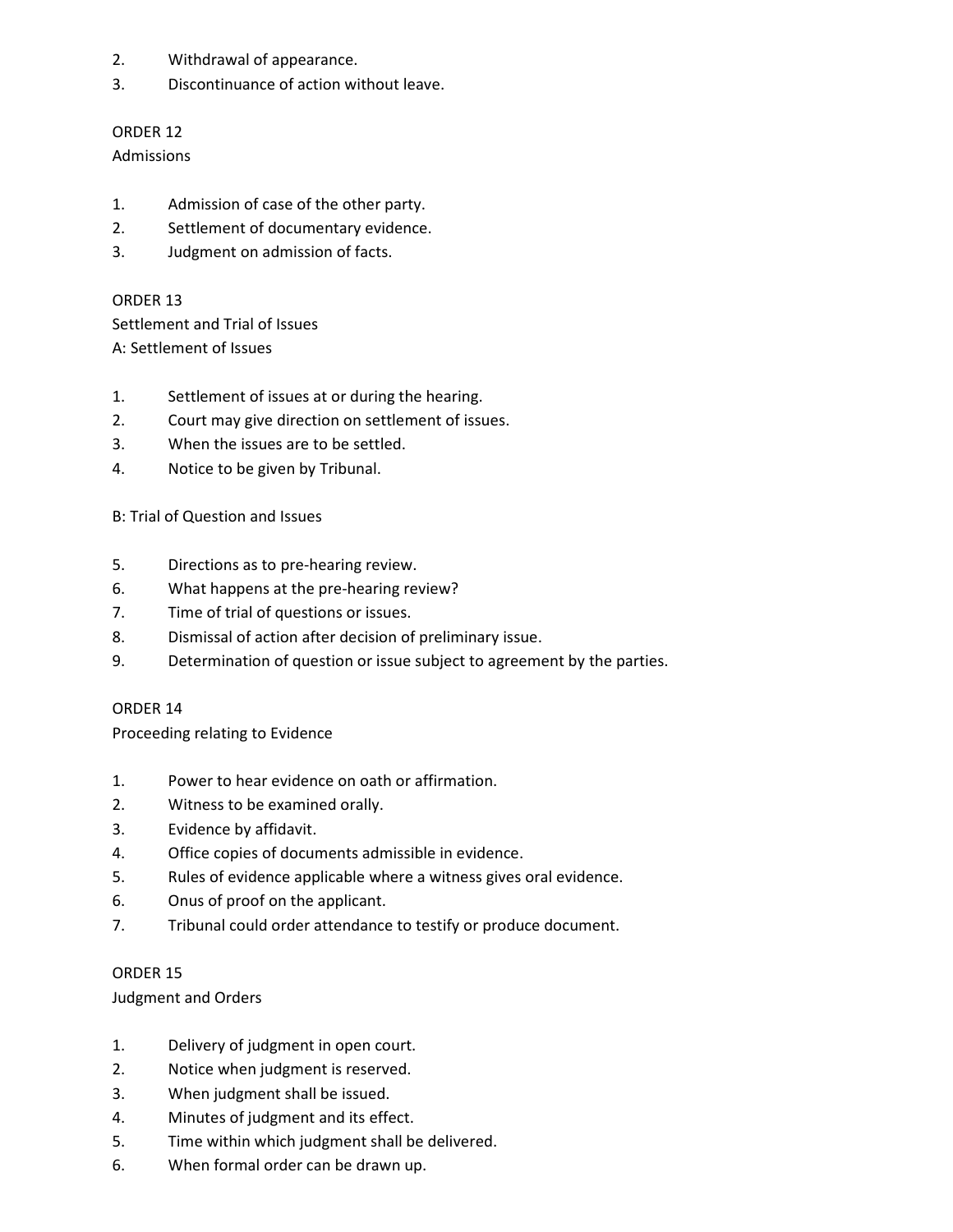## ORDER 16 Appeals

- 1. Any aggrieved party has right of appeal.
- 2. Notice of appeal.
- 3. Secretary to compile records of proceedings.
- 4. Appeal against an assessment or demand notice.
- 5. Board of Inland Revenue may revise assessment.
- 6. Discontinuance of appeal by Tribunal.
- 7. Appeal to be motion.
- 8. Evidence.
- 9. Stay of execution pending appeal.
- 10. Court may grant or refuse order for stay.

## ORDER 17

Costs

1. Costs at the discretion of Tribunal.

## VALUE ADDED TAX TRIBUNALS RULES, 2003 [S.I. 14 of 2003.]

Order 1

Citation, Application, etc.

1. Interpretation

In these Rules, unless the context otherwise requires—

"Act" means the Value Added Tax Act;

"Accountant" means a qualified Chartered Accountant;

"applicant" means a person who brings a complaint to the Tribunal;

"Board" means the Federal Board of Inland Revenue;

"Chairman" in relation to a meeting of members of the Tribunal, means a person appointed to be the Chairman in a zone in accordance with section 3 of Schedule 2 to the Act;

"Issuing Office" in relation to any appeal against an assessment or demand notice means the Federal Inland Revenue Local VAT Office from which the notice of assessment or demand notice was issued;

"legal practitioner" means any barrister and solicitor of the Supreme Court of Nigeria and includes any law officer to whom the Law Officers Act applies;

"member" means a person appointed under section 4, Schedule 2 to the Value Added Tax Act;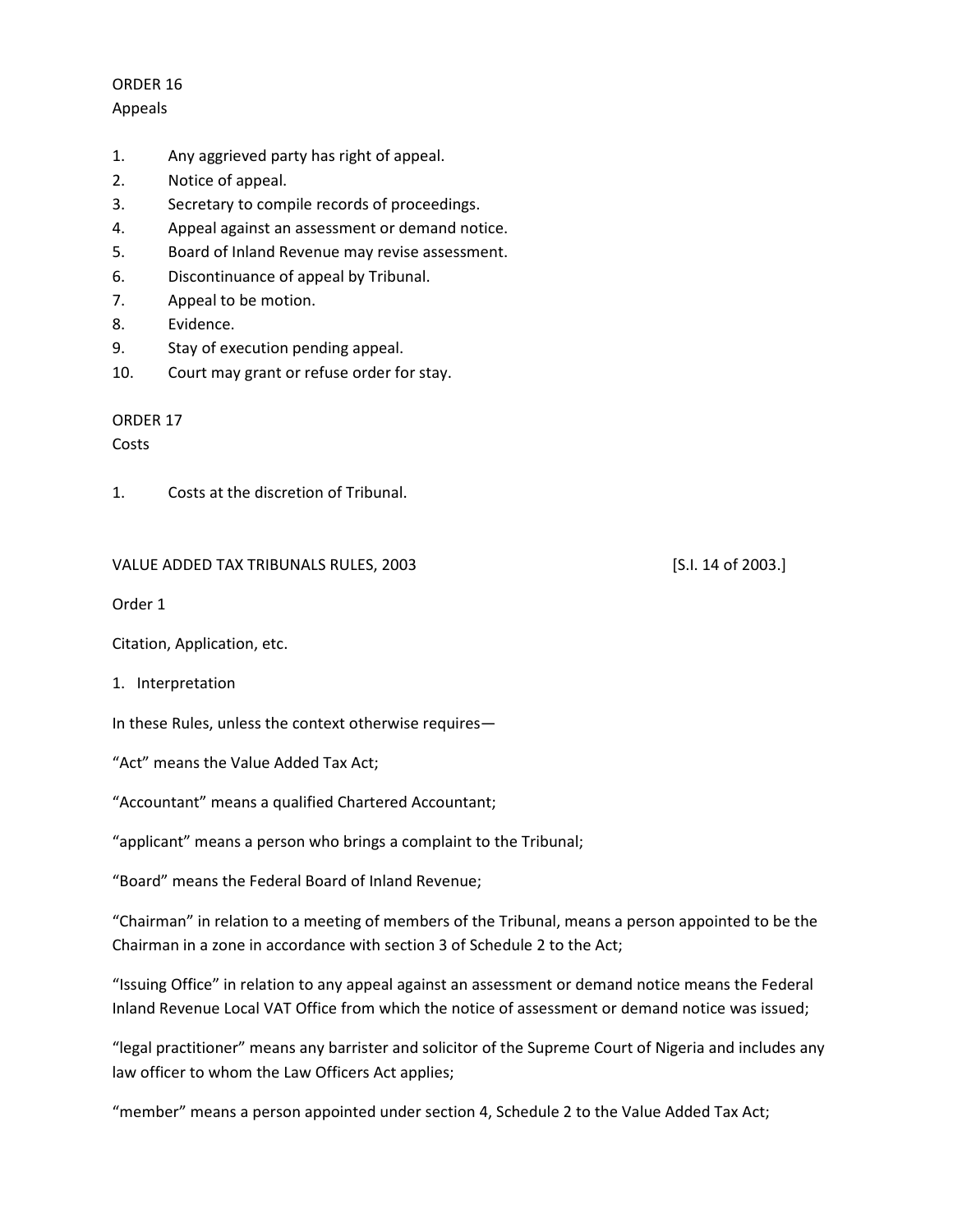"pre-hearing review" means a review of the application that may be held at a time set before the hearing of the substantive application;

"reply" means a reply filed by the Respondent under Order 8 rule 2;

"respondent" means a person who is responding to the complaint of the applicant;

"Secretary" means the Secretary to the Zonal Value Added Tax Tribunal designated under section 7, Schedule 2 to the Value Added Tax Act;

"tax consultant" means a chartered tax practitioner who is a member of the Chartered Institute of Taxation of Nigeria; and

"Tribunal" means the Value Added Tax Tribunal.

2. Citation and commencement

These Rules may be cited as the Value Added Tax Tribunal Rules, 2003 and shall come into force on the day section 21 of the Act is brought into force.

3. Application

These Rules shall apply to all matters before the Tribunal.

Order 2

Form and Commencement of Action

1. Mode of beginning proceedings

Subject to the provisions of any enactment, proceedings under these Rules shall be commenced by summons on notice.

2. What shall accompany summons on notice

Every application for a summons on notice shall be accompanied by a statement of claim which shall state—

- (a) the names and addresses of the applicant and respondent;
- (b) the subject matter of the claim and the reliefs sought;
- (c) the facts upon which the applicant relies in support of his application; and
- (d) a list of all documents annexed which the applicant intends to rely on.

Order 3

Interlocutory Applications

## A—Motions Generally

1. Time to apply

Subject to these Rules, interlocutory applications may be made at any stage of an action.

## 2. Application by motion

Where by these Rules an application is authorised to be made to the Tribunal, such application may be made by motion.

## 3. Affidavits

Every motion shall be supported by an affidavit setting out the grounds on which the party moving intends to rely and no affidavit shall be used at the hearing unless it is duly filed.

4. Affidavit to be served with motion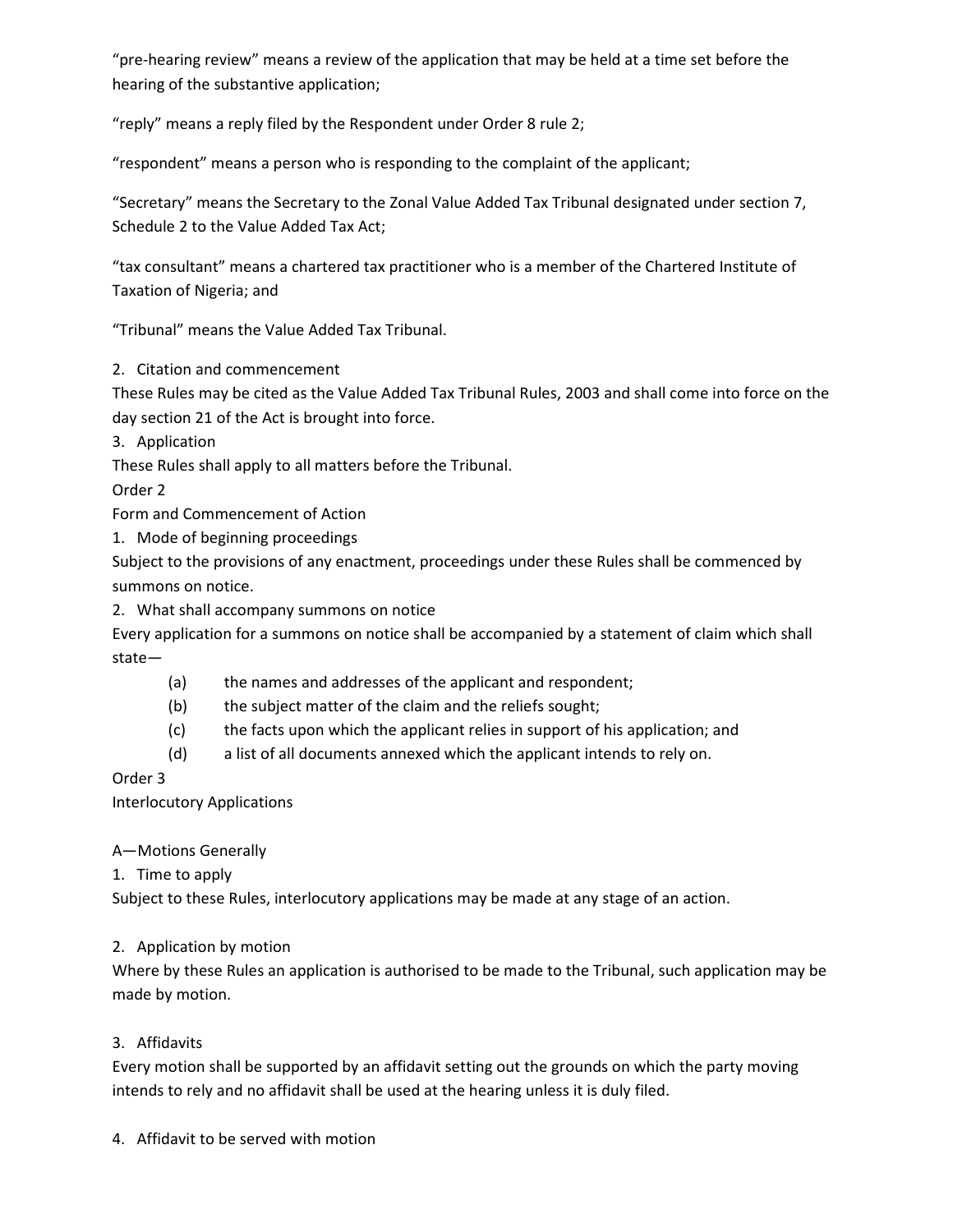Where service of a motion is required by these Rules or directed by the Tribunal, the motion shall be served together with all affidavits on which the party moving intends to rely.

## 5. Hearing of motion

A motion may be heard at any time while the Tribunal is sitting.

## 6. Adjournment

Hearing of any motion may from time to time be adjourned upon such terms as the Tribunal may deem fit.

## 7. Motion to be on notice

No motion shall be made without previous notice to the parties affected.

## B—Notice of Motion

## 8. Notice of motion

There shall be two clear days between the service of a motion and the day named in the notice for the hearing of the motion unless the Tribunal gives special leave to the contrary.

## 9. Service of notice of motion

Notice of motion shall generally be served by officers of the Tribunal but may with the leave of the Tribunal be served by any other person.

## 10. Service on solicitor

Where a party is represented by a solicitor, service of notice of motion on the solicitor shall be deemed to be good service on the party involved.

## 11. Order for service

If at the hearing of any motion, the Tribunal is of the opinion that any person to whom notice has not been given ought to have or have had such notice, the Tribunal may adjourn the hearing in order that notice may be given upon such terms as the Tribunal may deem fit.

## 12. Service with summons on notice

The applicant may, by leave of the Tribunal, cause any notice of motion to be served upon the respondent with the summons on notice.

C—Evidence in Interlocutory Proceedings

## 13. Oral evidence

Oral evidence shall not be heard in support of any motion except by leave of the Tribunal.

## 14. Evidence in addition to or in lieu of affidavits

The Tribunal may, in addition to or in lieu of affidavits if it thinks it expedient, examine any witness viva voce, or receive documents in evidence, and may summon any person to attend to produce documents before it or to be examined or cross-examined before it in like manner as at the hearing of a suit.

## 15. Notice to parties and interested parties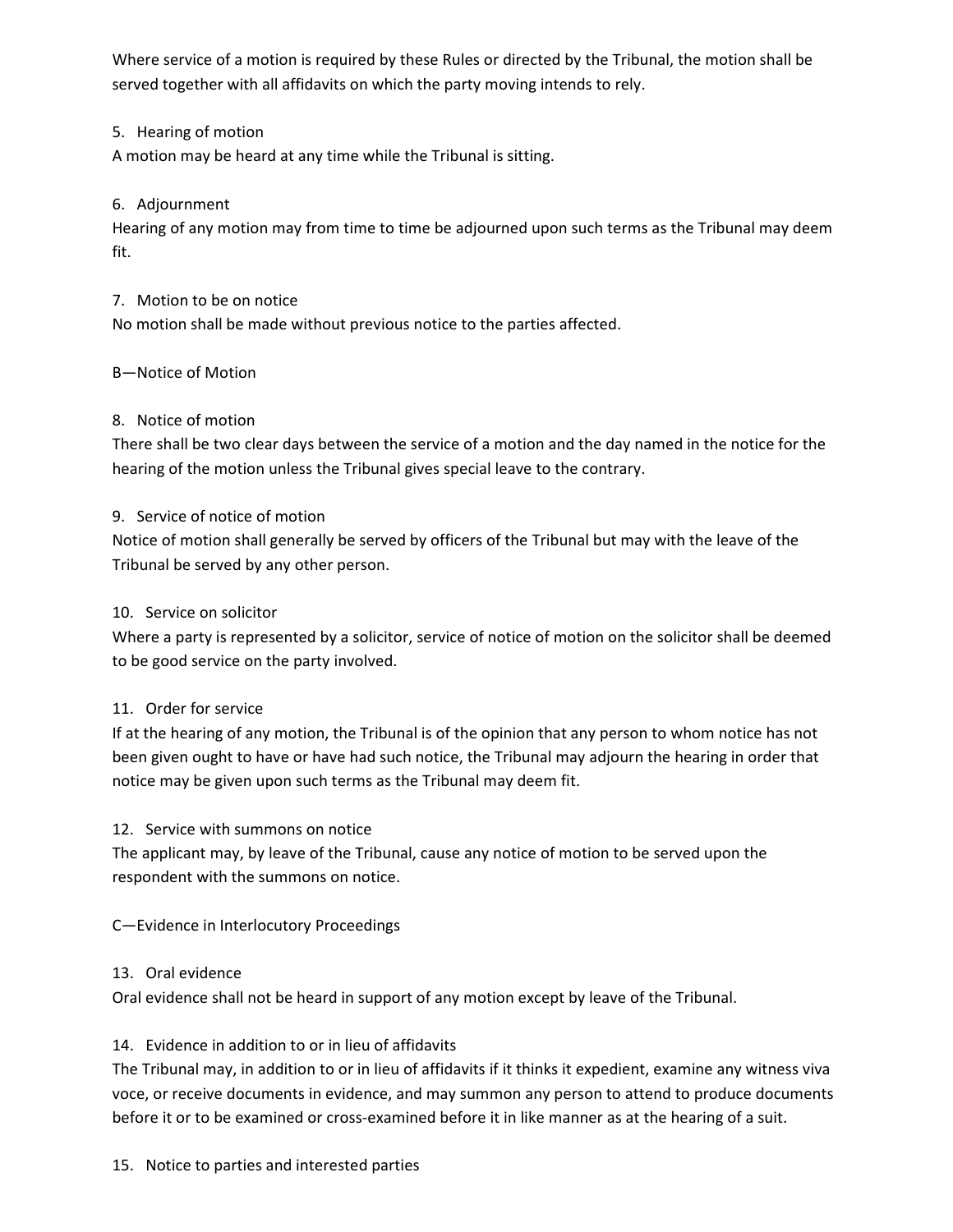Such notice as the Tribunal in each case considers reasonable shall be given to the persons summoned and to such persons (parties to the cause or matter or otherwise interested) as the Tribunal considers are entitled to inspect the documents to be produced, or to examine the person summoned or to be present at his examination, as the case may be.

16. Affidavit not filed with motion paper

Upon the hearing of any motion, the Tribunal may, on such terms as to costs and adjournment as it may deem fit, allow any additional affidavit to be used, after the affidavit has been duly filed and served on the opposite side.

Order 4

## Affidavits

1. Evidence on motion

Upon any motion or summons on notice being filed, evidence may be given by an affidavit, but the Tribunal or the Chairman in chambers may, on the application of either party, order the attendance for cross-examination of the person making the affidavit and where after such an order has been made, the person in question does not attend, his affidavit shall not be used as evidence unless by special leave of the Tribunal or Chairman of the Tribunal in chambers.

## 2. Title of affidavits

Every affidavit shall be titled in the cause or matter in which it is sworn, but in every case in which there is more than one applicant or respondent, it shall be sufficient to state the full name of the first applicant and first respondent respectively, and indicate that there are other applicants or respondents.

3. Specific time for filing affidavits

Where a specific time is fixed for filing affidavits, no affidavit filed after that time shall be used unless by leave of the Tribunal or its Chairman in chambers.

4. Affidavits to be used in chambers

All affidavits which have been previously made and read in the Tribunal following any proceeding in a cause or matter may be used before the Chairman of the Tribunal in chambers.

5. Oaths Act, L.F.N. 2004 Cap. O1

Where the Tribunal or its Chairman requires or orders any evidence to be given on oath or affirmation, provisions of the Oaths Act shall apply.

6. Exhibits

Returns, assessments, demand notices, accounts, extracts from registers, particulars of creditors, debts and other documents referred to by affidavit, shall not be annexed to the affidavit or referred to in the affidavit as annexed but shall be referred to as exhibits.

Order 5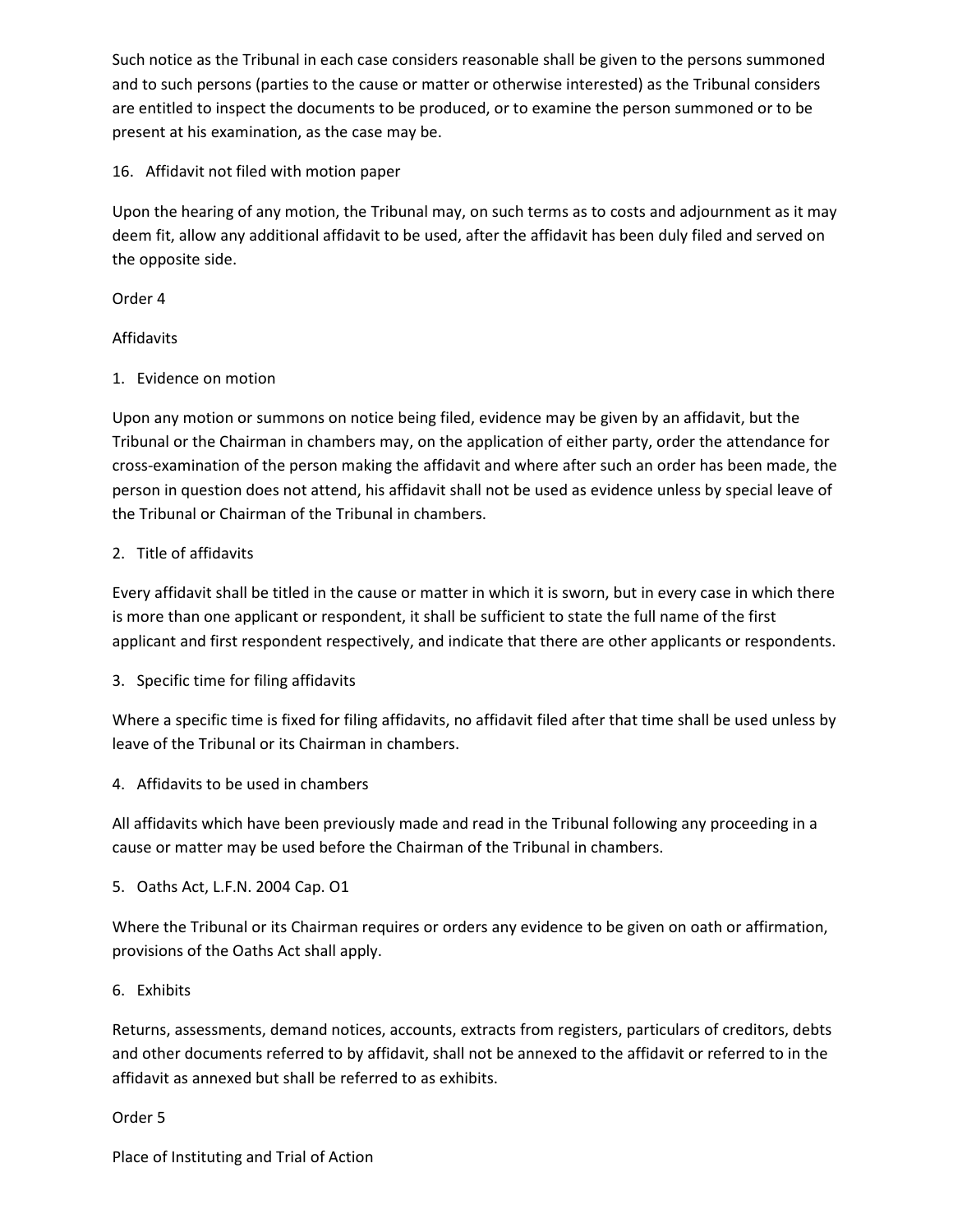## 1. Place of trial of action

Subject to the provisions of Order 5, Rule 2, the Zonal Headquarters of the Tribunals as stated in the Gazette shall be used for the institution, hearing and trial of causes of action.

2. Hearing could be fixed in other towns that have office of Federal Inland Revenue Service

If it appears to the Tribunal that it will be more convenient for such hearing to be fixed in some other town in which there is an office of the Federal Inland Revenue Service, it may give notice in writing to the applicant and respondent of its intention to fix the hearing in that other town.

3. Fixture of hearing in another town subject to objection from parties

Subject to the receipt of an objection in writing from either the applicant or respondent within fourteen days of the giving of the notice, the Tribunal may fix the place of hearing in that other town and given notice of this to the applicant and respondent.

Order 6

Parties

A—General

1. Persons claiming jointly, severally or in the alternative may be applicants

All persons may be joined in one action as applicants in whom any right to relief (in respect of or arising out of the same transaction or in a series of transactions) is alleged to exist whether jointly, severally or in the alternative, where, if such persons brought separate actions, any common question of law or fact would arise and judgment may be given for such one or more of the applicants that may be entitled to relief, for such relief as he or they may be entitled to without any amendment.

2. Persons could be joined jointly, severally or in the alternative as respondents

All persons may be joined as respondents against whom the right to any relief is alleged to exist, whether jointly, severally, or in the alternative and judgment may be given against such one or more of the respondents as may be found to be liable according to their respective liabilities without any amendment.

3. Non-joinder

If it appears to the Tribunal, at or before the hearing of a suit that all the persons who may be entitled to or who claim some share or interest in the subject matter of the suit, or who may be likely to be affected by the result have not been made parties, the Court may adjourn the hearing of the suit to a fixture day, to be fixed by the Court and direct that such persons shall be made either applicants or respondents in the suit.

4. Notice to persons authorised to be joined as applicants or respondents

Where the Tribunal directs persons to be made applicants or respondents as in rule 3 of this Order, the Tribunal shall issue a notice to such persons which shall be served in the manner provided by these Rules for the service of a summons on notice or in such other manner as the Tribunal may direct; and on proof of the due service of such notice, the person so served, whether he appears or not, shall be bound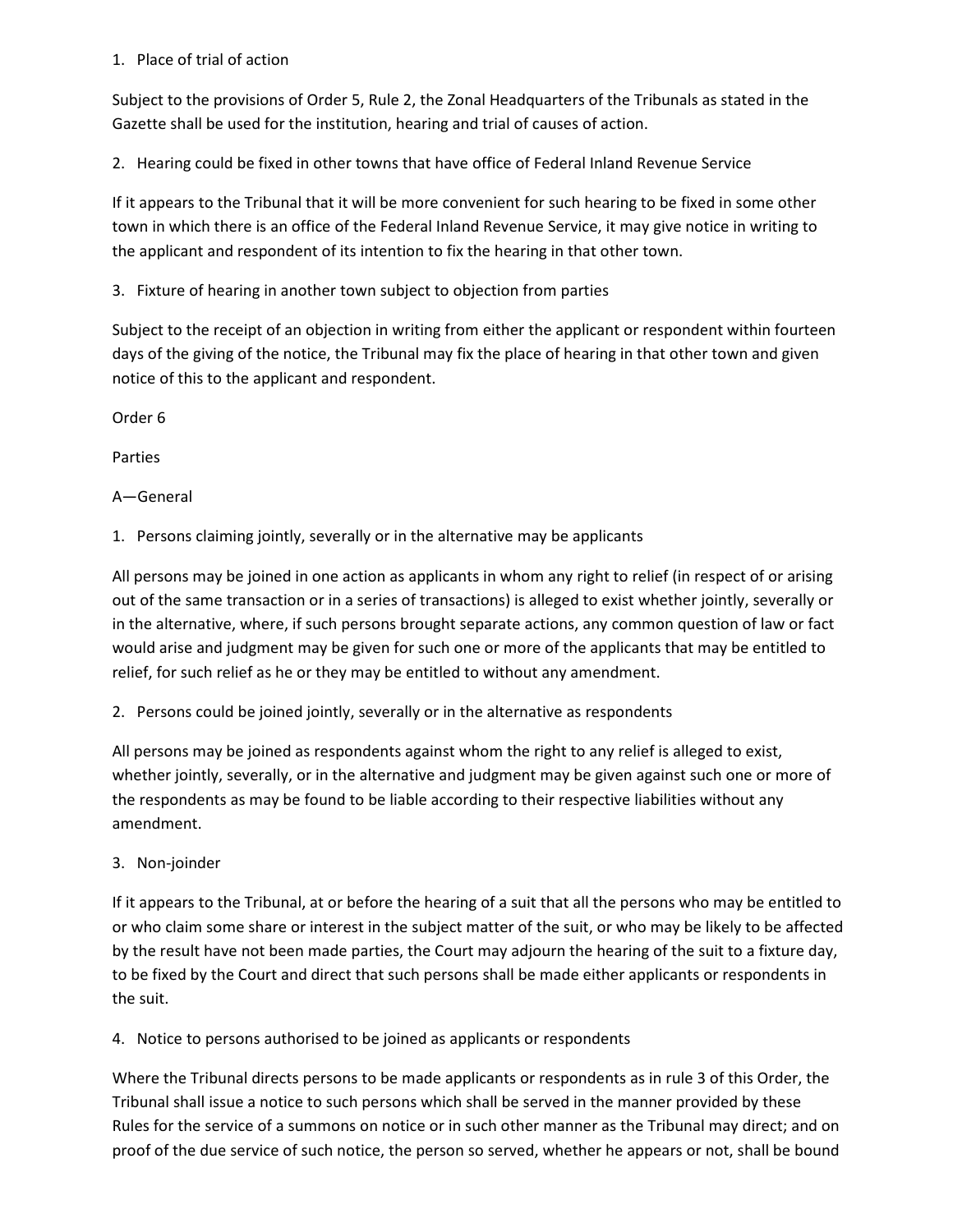by all proceedings in the cause but a person so served and failing to appear within the time limited by the notice for his appearance, may at any time before judgment in the suit, apply to the Tribunal for leave to appear and such leave may be given upon such terms (if any) as the Tribunal deems fit.

## 5. Misjoinder of parties

The Tribunal may, at any stage of the proceeding and on such terms as appear to the Tribunal to be just, order that the name or names of any party or parties whether as applicants or respondents, improperly joined, be struck out.

6. Application to add or strike out party

An application to add or strike out or substitute an applicant or respondent may be made to the Tribunal or the Chairman of the Tribunal in chambers at any time before trial by motion, summons on notice or in a summary manner at the trial of the action.

7. Act may be done by legal practitioner or agent

Where by these Rules an act may be done by any party in an action, that act may be done either by the party in person, or by his legal practitioner, or by his agent (unless an agent is expressly barred under these Rules or any written law in force in any part of Nigeria).

## B—Alteration of Parties

8. Court may make order enabling suit to proceed where there is change of interest

(1) Where after the institution of a suit a change or transmission of interest or liability occurs in relation to any party to the suit or any party to the suit dies or becomes incapable of carrying on the suit, or if the suit in any way becomes defective or incapable of being carried on, any person interested may obtain from the Tribunal an order necessary for curing the defect, or enabling or compelling proper parties to carry on the proceedings.

(2) A person served with an order made pursuant to subrule (1) of this rule may, within such time as the Tribunal may by order direct apply to the Tribunal to discharge or vary the order.

9. Death of one of several respondents or of a sole or surviving respondent

(1) If there are two or more respondents, when one of them dies, the cause of action survives but does not survive against the surviving respondent or respondents alone.

(2) In the case of the death of a sole respondent, or sole surviving respondent, where the action survives, the applicant may make an application to the Tribunal, specifying the name, description and place of abode of any person whom the applicant alleges to be the legal representative of the respondent and who he desires to be made the respondent in his absence.

(3) The Tribunal shall thereupon enter the name of the legal representative in the suit in the place of the respondent and issue an order to him to appear on a day to be therein mentioned to defend the suit and the case shall thereupon proceed in the same manner as if the legal representative had originally been made a respondent and had been a party to the former proceedings in the suit.

C—Change of Counsel of Parties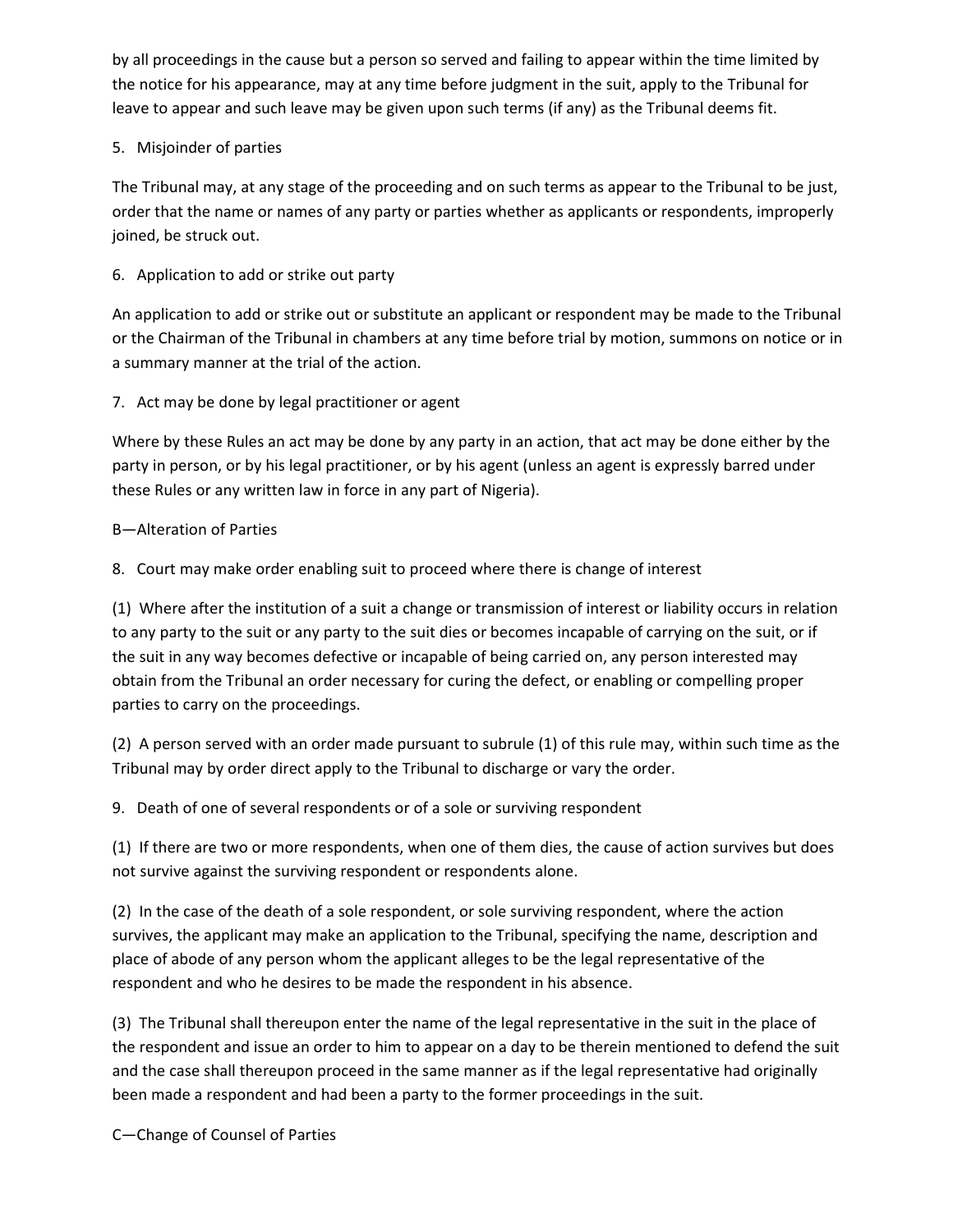## 10. Party may change legal representatives

(1) A party to any cause under these Rules who sues or defends by a counsel, may change the legal practitioner representing him without an order of the Tribunal for that purpose.

(2) Unless and until notice of the change in counsel is fixed in the Tribunal and copies of the notice are served on every other party to the case and on the former legal practitioner who represented the party, the former legal representative shall be considered as the legal practitioner representing the party until the final conclusion of the case.

(3) A copy of the notice endorsed with an affidavit stating that the notice has been duly filed in the registry shall also be filed.

(4) The party giving the notice may perform the duties prescribed by this order in person or by his new legal representative.

Order 7

Service of Process

A—Service within Jurisdiction

1. What happens when an application for issue of summons is received?

(1) On the receipt of an application for summons on notice under these Rules, the Secretary to the Tribunal shall endorse on the application the date of the receipt and enter the same in the register of Value Added Tax cases to be kept for that purpose.

(2) Where the Secretary is satisfied that the application complies with the requirements of Order 2, he shall proceed to prepare a summons on notice to be signed by the Chairman and cause same to be served on the respondent or respondents.

(3) If it appears to the Secretary that the application was not given within the time limit prescribed by section 9, Schedule 2 to the Value Added Tax Tribunals Act or does not specify the particulars required, the Secretary shall notify the applicant in writing on these.

2. Modes of service of process

Any notice of summons, orders, other proceedings, documents or written communication shall be given, served or issued to or upon—

(a) the Secretary to the Tribunal at the official address of the Tribunal;

(b) the Board of Federal Inland Revenue Service through the officer in charge of the issuing office or of such other office of the Federal Inland Revenue Service as may have been notified to the Secretary to the Tribunal and the applicant by the Board with regard to a given case;

(c) an applicant or respondent through registered post to its address for service or by personal service on the principal officer or representative of the applicant or respondent in Nigeria.

3. Substituted service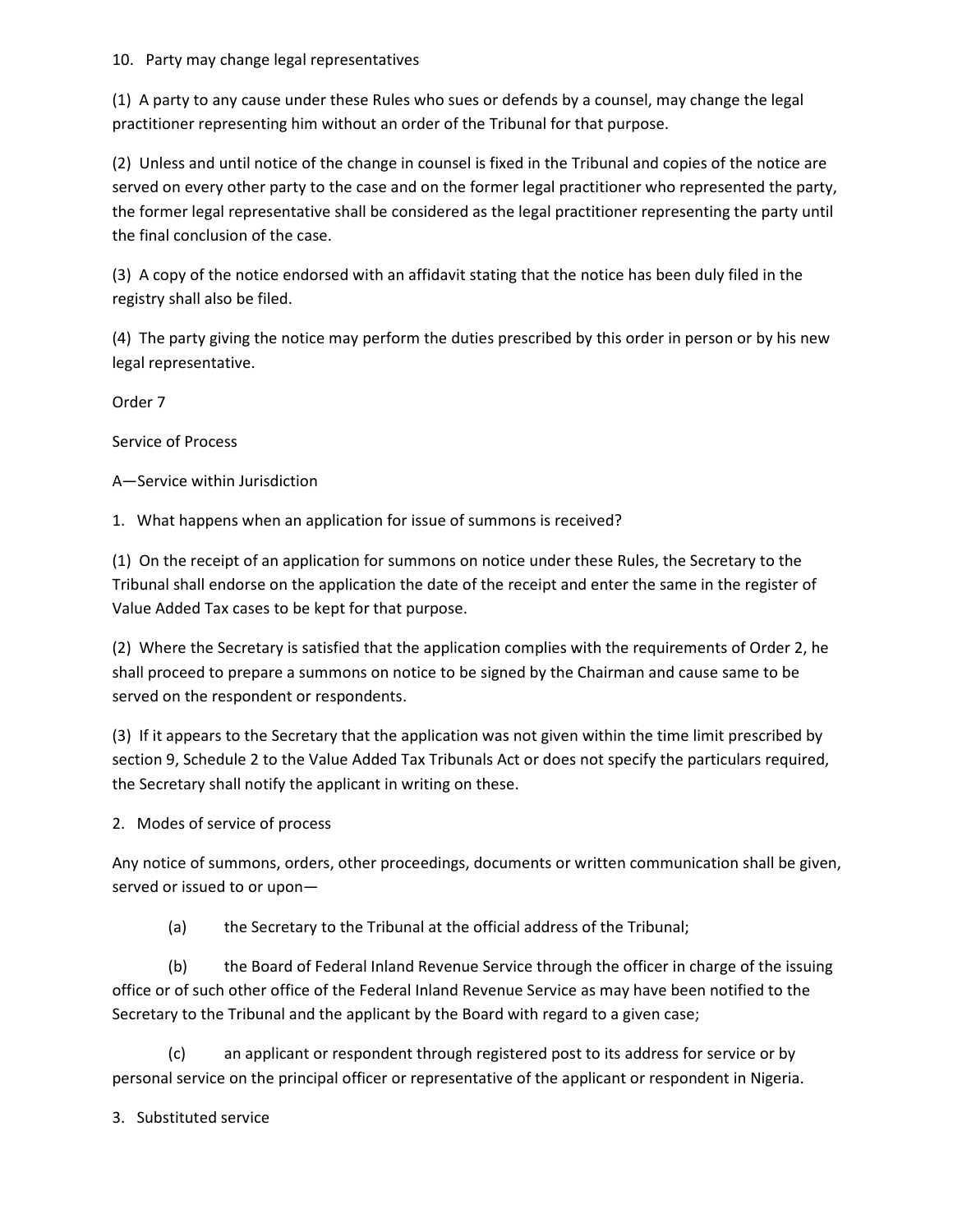Where it appears to the Tribunal that for any reason personal service cannot be effected or that any party is evading service of the Tribunal's processes, the Tribunal may on the application of one of the parties order for substituted service to be effected—

(a) by advertisement in a newspaper circulating within the jurisdiction; or

(b) by service of such notices, documents or written communication on the legal practitioner or his clerk where the party is represented by a legal practitioner; or

(c) by delivery of the document to an adult person at the usual or last known place of residence or business of the party to be served; or

(d) by delivery of the document to a person who is an agent of the party to be served.

B—Service out of Jurisdiction

4. Service of summons out of jurisdiction

Service of summons or notice of summons may be allowed by the Tribunal or its Chairman in chambers where any person outside the jurisdiction is a necessary or proper party to an action properly brought against a party within the jurisdiction.

## 5. Application for leave to be supported by affidavit

Every application for leave to serve summons or notice of summons on the respondent out of the jurisdiction shall be supported by affidavit, showing that the applicant has a good cause of action, the place where the respondent could be found and the grounds upon which the application is made.

6. Interpretation

In this Order "out of jurisdiction" means out of the states covered by each Zonal Tribunal.

## C—General Provisions

## 7. Where violence or threat prevents service of process

Where a person charged with the service of any summons or document on any person is prevented from personally serving the summons or document due to threat or violence from the person or any other person acting in concert with him, it shall be sufficient to inform the persons to be served of the nature of the summons or document.

## 8. Affidavit of service

In all cases where service of any summons or document is effected by an officer of the Tribunal so designated, an affidavit of service sworn to by the officer shall be filed in that case file as it is prima facie evidence of service.

## 9. Expenses of service

The costs of and incidental to the execution of any process in a case before the Tribunal shall be paid by the applicant or respondent, whichever of them requires the execution, and the officer of the Tribunal designated to effect service shall not be bound to serve or execute any process, unless the fees and reasonable expenses that are necessary shall have been paid to the Tribunal and to him.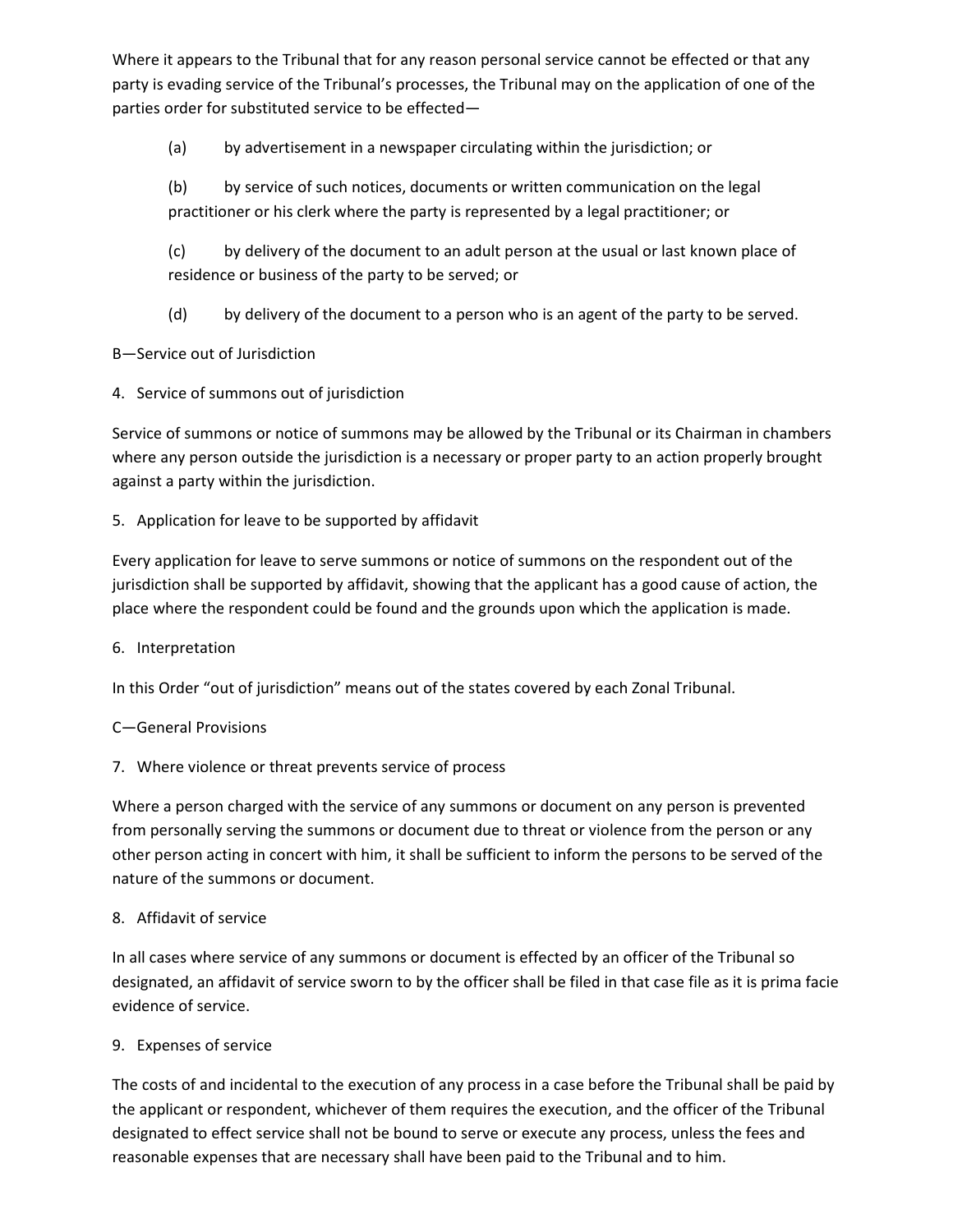## 10. Non-service days

Service shall not be made on a Saturday, Sunday or public holiday, unless the Tribunal directs otherwise by order which must be endorsed on the document to be served.

Order 8

Appearance

1. Mode of entry of appearance

(1) A respondent shall within 15 days after the service of the notice of summons and particulars of claim on him enter an appearance in the manner prescribed in subrule (2) of this rule.

(2) A respondent shall enter an appearance by delivering to the Secretary of the Tribunal a memorandum of appearance, a statement of defence to the action and copies of the documentary evidence referred to.

(3) All the documents shall be signed by the legal practitioner, qualified chartered accountant or tax consultant by whom the respondent appears or if the respondent appears in person, by the respondent.

(4) On the receipt of the necessary documents, the Secretary to the Tribunal shall enter the appearance in the Cause Book, stamp the copies of the memorandum of appearance with the official stamp showing the date on which he received the documents and deliver one sealed copy to the applicant or to his legal practitioner, chartered accountant or tax consultant representing him at the hearing before the Tribunal.

2. Respondent's address for service

(1) A respondent appearing in person shall state in the memorandum of appearance an address for service which shall be within the jurisdiction.

(2) Where a respondent appears by a legal practitioner, chartered accountant or tax consultant, he shall state in the memorandum of appearance his place of business and an address for service within the jurisdiction and where any legal practitioner, chartered accountant or tax consultant, he shall also insert the name and place of business of the principal as the case may be.

3. Memorandum contains no address or fictitious address

(1) If the memorandum of appearance does not contain an address for service, it shall not be accepted.

(2) If any address for service is found to be fictitious or misleading, the memorandum of appearance in which it is so stated may be set aside by the Tribunal or on the application of the applicant.

Order 9

Default of Appearance

1. Case may be struck out for non-appearance of the applicant

Where an applicant fails to appear in the Tribunal or is not represented on any of the dates when the case came up for hearing, the Tribunal may strike out the case.

2. Applicant to show cause why case should be re-listed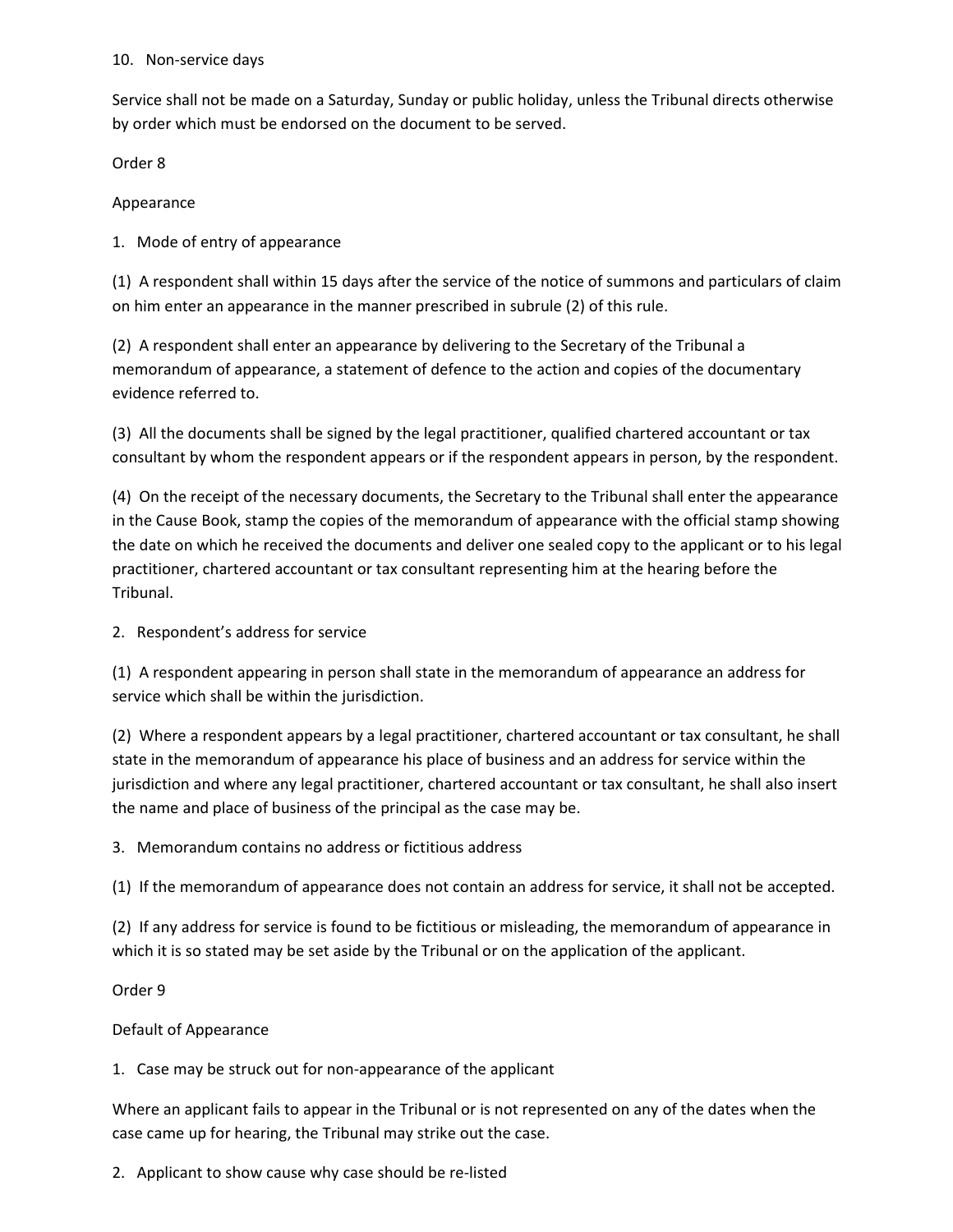Where such a case is stuck out by the Tribunal, for it to be relisted, the applicant or his representative has to come by way of motion on notice supported by affidavit showing cause why the case should be relisted.

## 3. Result of default of appearance by the respondent

Where the respondent has been duly served with the notice of summons and hearing notice and he fails to enter appearance within the stipulated time of 15 days, the applicant may apply for the case to be set down for hearing and upon the hearing, the Tribunal may give a default judgment in favour of the applicant together with interest at the rate specified (if any) or if not so specified at the rate of six percent per annum to the date of judgment.

## 4. Judgment by default may be set aside

Where judgment is entered by the default of the non-appearance of the respondent at the trial, the Tribunal may set aside or vary the judgment upon such terms as may seem just following an application made by the respondent within seven days after the trial or within such longer period as the Tribunal may allow subject to good cause.

Order 10

## Computation of Time

1. No extension of time by the consent of parties

The parties to any case before this Tribunal shall not by consent enlarge or abridge any of the times fixed by the provisions of these Rules for taking any step, filing any document or giving any notice.

2. Tribunal may extend time

The Tribunal may, on such terms as it thinks just, by order extend or abridge the period within which a party is required or authorised by the provisions of the Act or these Rules or by any judgment, order or direction of the Tribunal, to do any act in any proceedings.

3. When to apply for extension of time

The Tribunal may extend any such period as is referred to in rule 2 above although the application for extension is not made until after the expiration of that period.

Order 11

Withdrawal and Discontinuance

1. Withdrawal of summons or motion

An applicant who has taken out a summons or filed a motion in a pending case may withdraw the summons or motion at any time before the hearing, by filing a notice to that effect or at the hearing with the leave of the Tribunal.

## 2. Withdrawal of appearance

A respondent who has entered an appearance in a case may with the leave of the Tribunal withdraw the appearance at any time.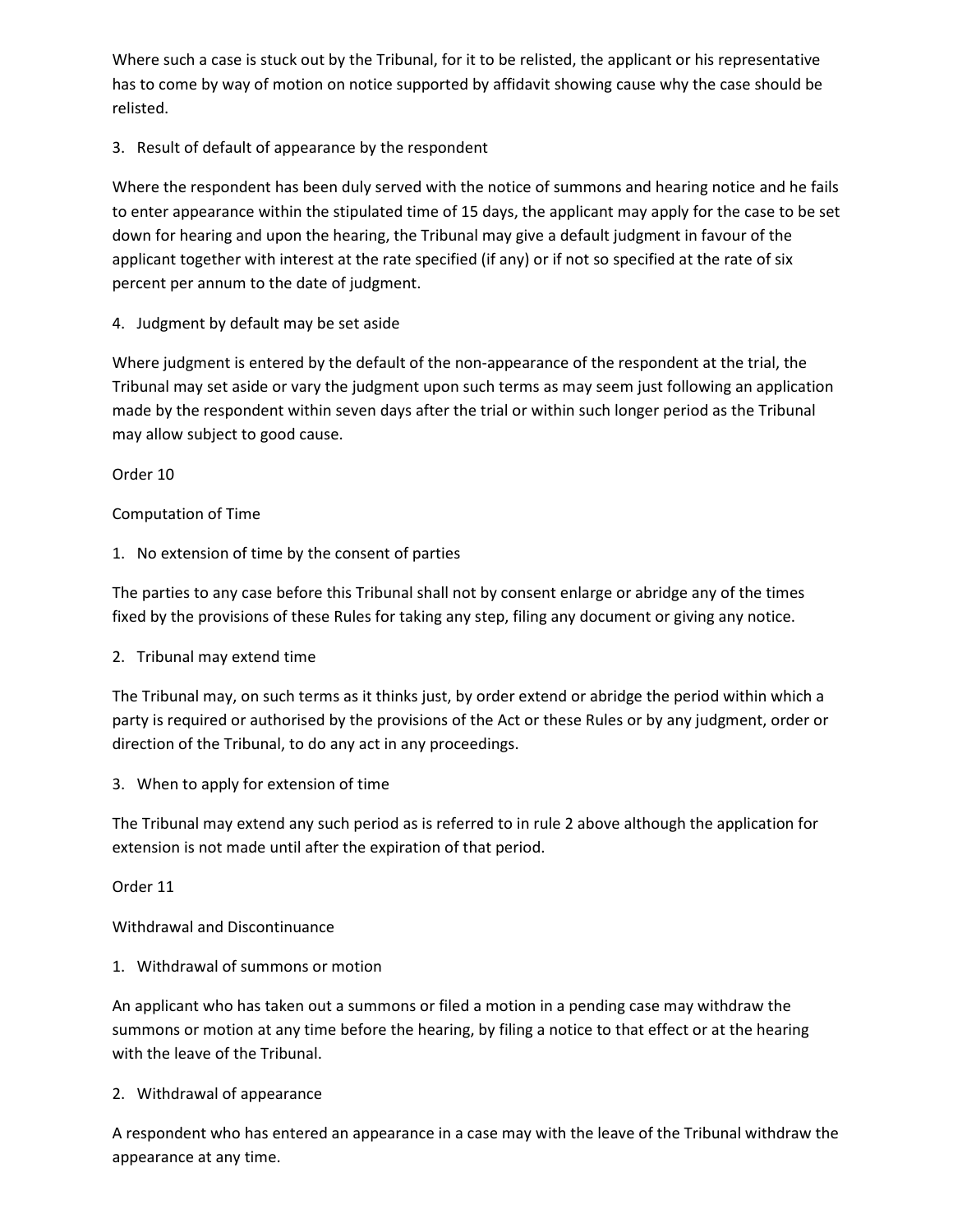## 3. Discontinuance of action without leave

(1) The applicant in an action may, without the leave of the Tribunal, discontinue the action or withdraw any particular claim made by him against any or all the respondents not later than 14 days after the service of defence on him by serving a notice to that effect on the respondents involved.

(2) A respondent may, without the leave of the Tribunal, discontinue a counterclaim or withdraw any particular claim, defence or any part of it, not later than 14 days after service on him of a defence to the counterclaim by serving a notice to that effect on the applicant.

Order 12

Admissions

1. Admission of case of the other party

Any party may give notice by his pleadings or otherwise, in writing that he admits the truth of the whole or any part of the case of any other party.

2. Settlement of documentary evidence

(1) After pleadings have been settled and issues joined, the parties or their counsel will settle before the Secretary to the Tribunal all documents they wish to use at the trial, and leave with him two copies of each set of documents.

(2) No party will, without leave of the Tribunal, be allowed to use at the trial any document other than those already settled.

3. Judgment on admission of facts

(1) Where admissions of facts are made by a party either by his pleadings or otherwise, any other party to the action may apply to the Tribunal for such judgment or order as upon those admissions he may be entitled to, without waiting for the determination of any other question between the parties, and the Tribunal may give such judgment or make such order on the application as it thinks just.

(2) An application for an order under this rule may be made by motion or summons.

Order 13

Settlement and Trial of Issues

A—Settlement of Issues

1. Settlement of issues at or during the hearing

The Tribunal may, at any time before or at the hearing, if it thinks fit, on the application of any of the parties or of its own motion, proceed to ascertain and determine what are the material questions in controversy between the parties and may reduce the questions into writing and settle them in the form of issues which when settled may state questions of law on admitted facts, or questions of disputed facts or a mixture of both.

2. Court may give direction on settlement of issues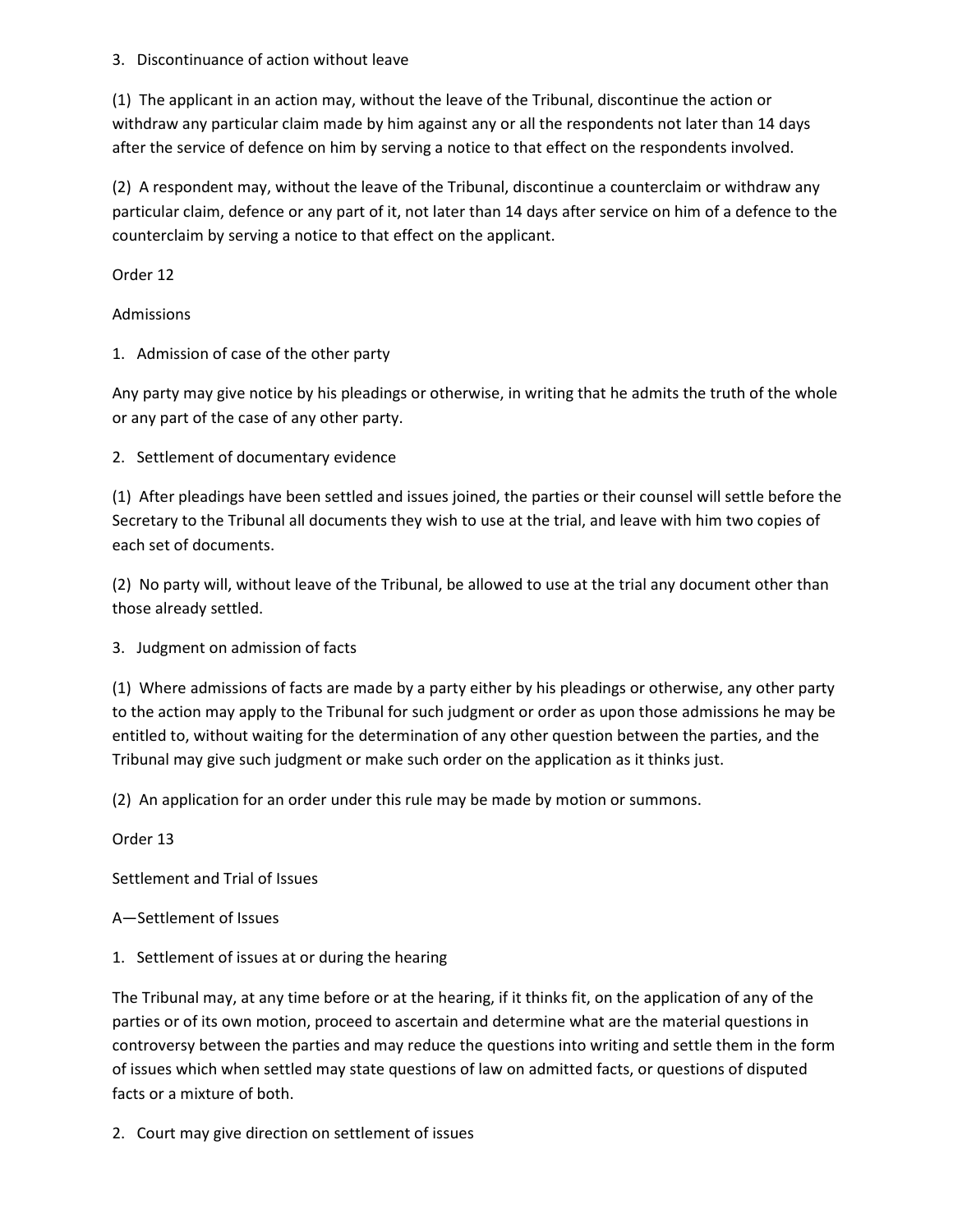The Tribunal may, at any time if it thinks fit, give directions to the parties to prepare the issues and the issues so raised shall be settled by the Tribunal.

3. When the issues are to be settled

The issues may be settled without any previous notice at any stage of the proceedings at which all the parties are present or at the hearing.

4. Notice to be given by Tribunal

Where the Tribunal gives a direction for settlement of issues on its own motion, notice shall be given to the parties to attend the settlement of the issues.

B—Trial of Question and Issues

5. Directions as to pre-hearing review

Where the Tribunal directs that it is appropriate to hold a pre-hearing review, the Secretary to the Tribunal shall give the parties 14 days' notice of the time and place of the pre-hearing review.

6. What happens at the pre-hearing review?

The Tribunal shall at the pre-hearing review—

(a) give directions necessary or desirable for securing the just, expeditious and economic conduct of the application; and

(b) endeavour to ensure that the parties make all admissions and agreements as they ought reasonably to have made in relation to the proceedings.

7. Time of trial of questions or issues

(1) The Tribunal may direct or order any question of fact or of law or partly of fact and of law which appears to be in issue in relation to the application to be tried or determined at a preliminary hearing.

(2) An order under this rule may be made on application by a party or by the Tribunal on its own motion.

(3) Applications by any party for the order shall be by motion on notice stating the question or issue sought to be tried.

8. Dismissal of action after decision of preliminary issue

If it appears to the Tribunal that the decision of any question or issue arising in a case tried separately from the case substantially disposes of the case, the Tribunal may treat the preliminary hearing as the hearing of the case and dismiss the case or make such order or give such judgment as may be just.

9. Determination of question or issue subject to agreement by the parties

If the parties so agree in writing, the Tribunal may determine the question or issue without an oral hearing and dispose of the application subject to agreement by the parties in writing that it could be so done by the Tribunal.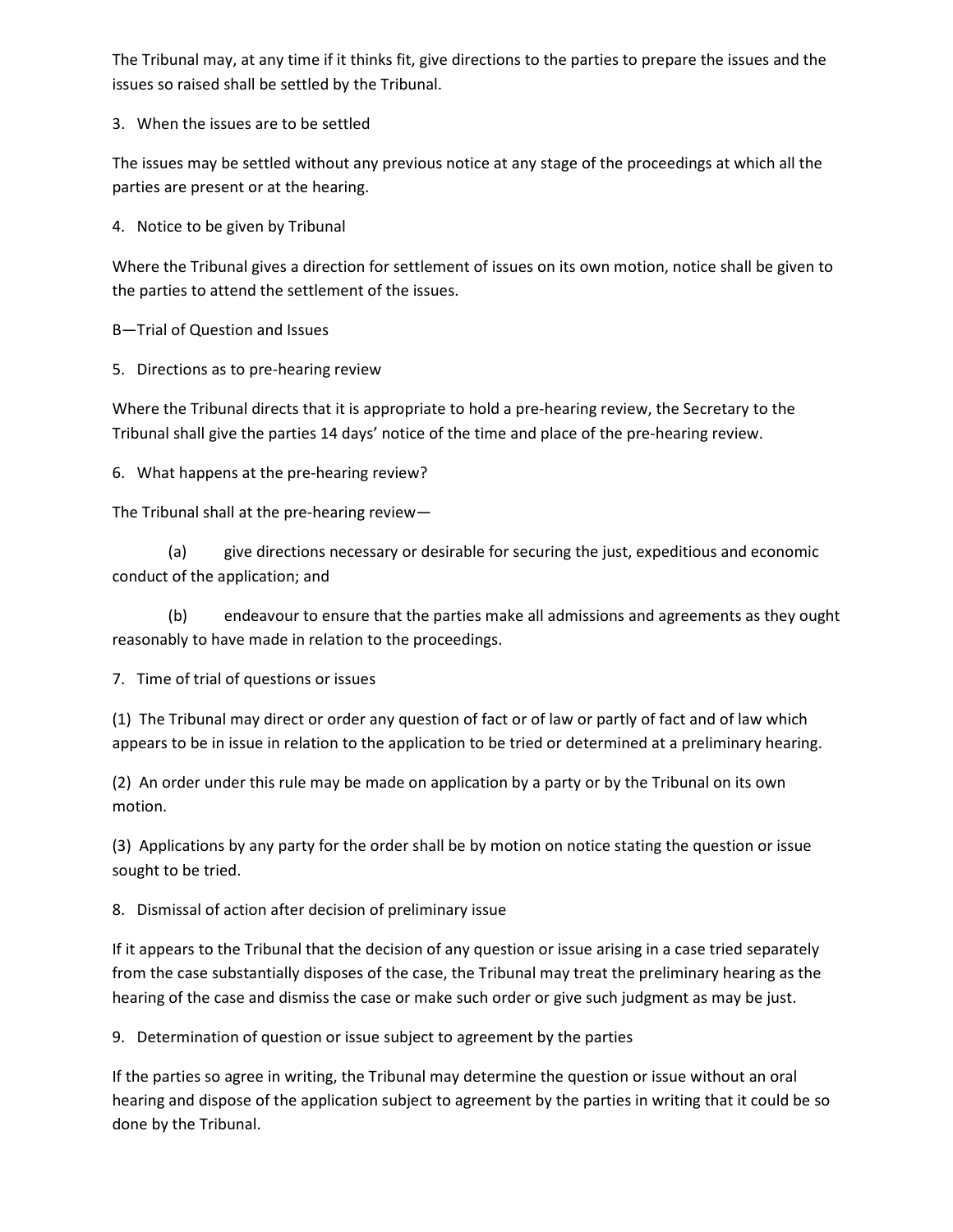Order 14

Proceeding relating to Evidence

1. Power to hear evidence on oath or affirmation

The Tribunal where it requires any evidence be given an oath or affirmation, the provisions of the Oaths Act shall apply. The same state of the state of the state of the state of the state of the state of the state of the state of the state of the state of the state of the state of the state of the state of the state of the s

2. Witnesses to be examined orally

Subject to the provisions of these Rules and the Evidence Act, any fact required to be proved at the trial of an action brought before the Tribunal shall be proved by the examination of witnesses orally and in open court. **Example 2004** Cap. E14.]

## 3. Evidence by affidavit

The Tribunal may, at or before the trial of an action, order or direct that all or any of the evidence therein shall be given by affidavit.

4. Office copies of documents admissible in evidence

The Tribunal shall, at the hearing of any application brought before it, admit in evidence office copies of returns, correspondences, accounts, plans, records, writs and documents filed which it considers relevant to the application.

5. Rules of evidence applicable where a witness gives oral evidence

The rules of evidence regarding examination in chief, cross-examination and re-examination shall apply where a witness gives oral evidence at the Tribunal.

6. Onus of proof on the applicant

The onus shall be on the applicant to prove whether an assessment or demand notice is arbitrary, excessive or otherwise.

7. Tribunal could order attendance to testify or produce document

The Tribunal may at any stage of the trial order that a person attends for the purpose of testifying or producing a document.

Order 15

Judgment and Orders

1. Delivery of judgment in open court

The decision or judgment of the Tribunal shall be delivered in open court, unless the Tribunal otherwise directs for sufficient cause.

2. Notice when judgment is reserved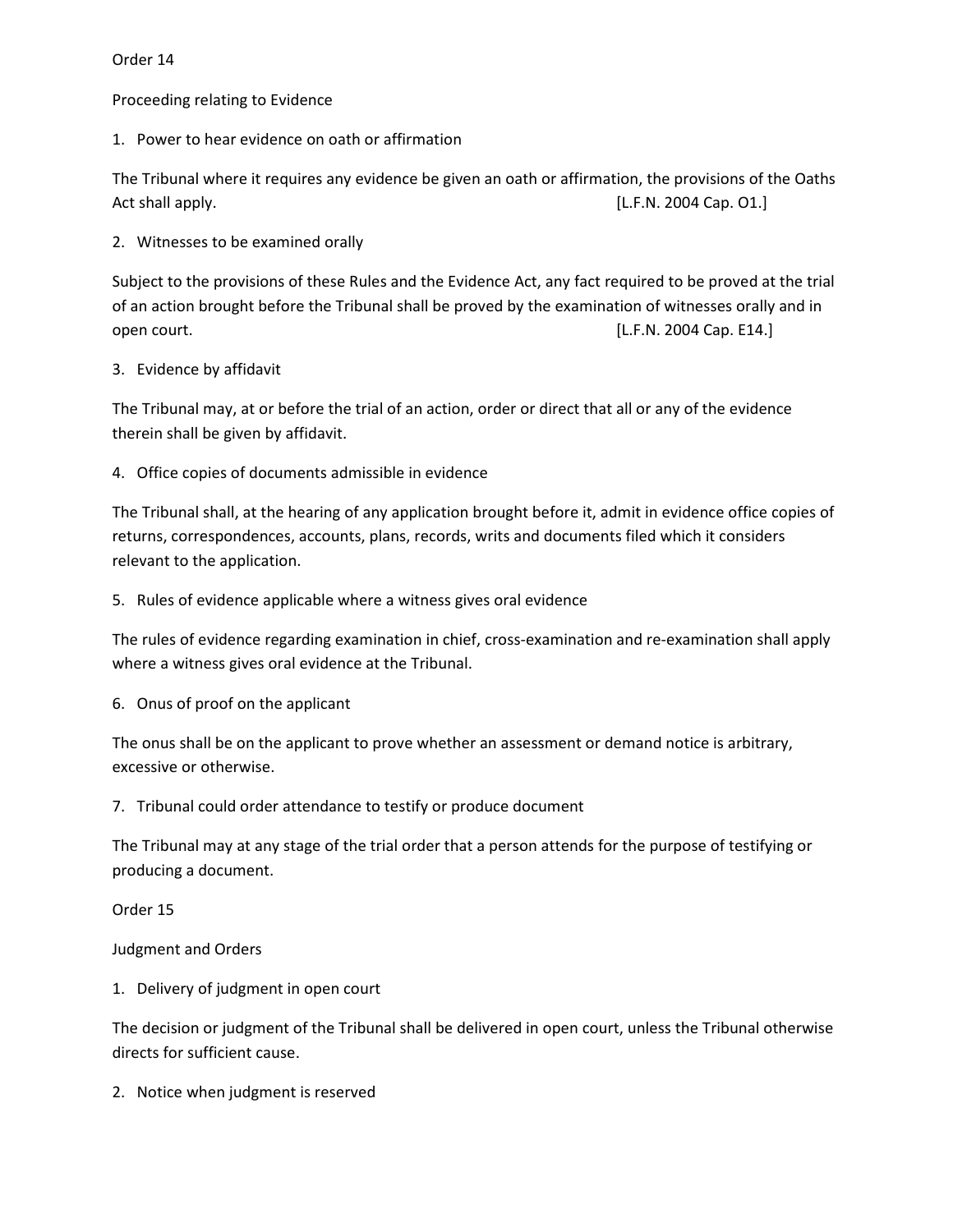If the Tribunal reserves judgment at the hearing, parties to the action shall be served with notice to attend and hear the judgment, unless the Tribunal at the hearing states the day on which judgment will be delivered, in which case there shall be no further notice.

3. When judgment shall be issued

The judgment of the Tribunal shall be delivered after the Tribunal may have heard all witnesses in the case, including oral or written arguments from both parties or their representatives.

4. Minutes of judgment and its effect

Minutes of every judgment, whether final or interlocutory, shall be made, and every such minute shall be the order of the Tribunal.

5. Time within which judgment shall be delivered

The judgment of the Tribunal shall be delivered to the hearing of the parties, not later than thirty (30) days from the conclusion of the hearing of evidence and argument by both parties.

6. When formal order can be drawn up

A formal order of a judgment shall be drawn up on the application of any of the parties.

Order 16

Appeals

1. Any aggrieved party has right of appeal

Any party aggrieved by the decision of the VAT Tribunal may appeal against the decision on points of law to the Federal High Court.

## 2. Notice of appeal

Appeals shall be commenced on the giving and filing of notice of appeal in writing to the Secretary within 30 days after the date on which the decision was given, setting out the grounds on which the decision is being challenged.

3. Secretary to compile records of proceedings

On the receipt of a notice of appeal, the Secretary to the Tribunal shall compile the record of proceedings and cause them to be transmitted to the Chief Registrar of the Federal High Court, together with all the exhibits tendered at the hearing before the VAT Tribunal within 30 days after the date that the appeal was filed.

4. Appeal against an assessment or demand notice

Where there is an appeal against an assessment or a demand notice, the applicant shall specify—

(a) the official number of the assessment or demand notice and the month/period of assessment for which it was made;

(b) the amount of tax charged not deducted or not remitted;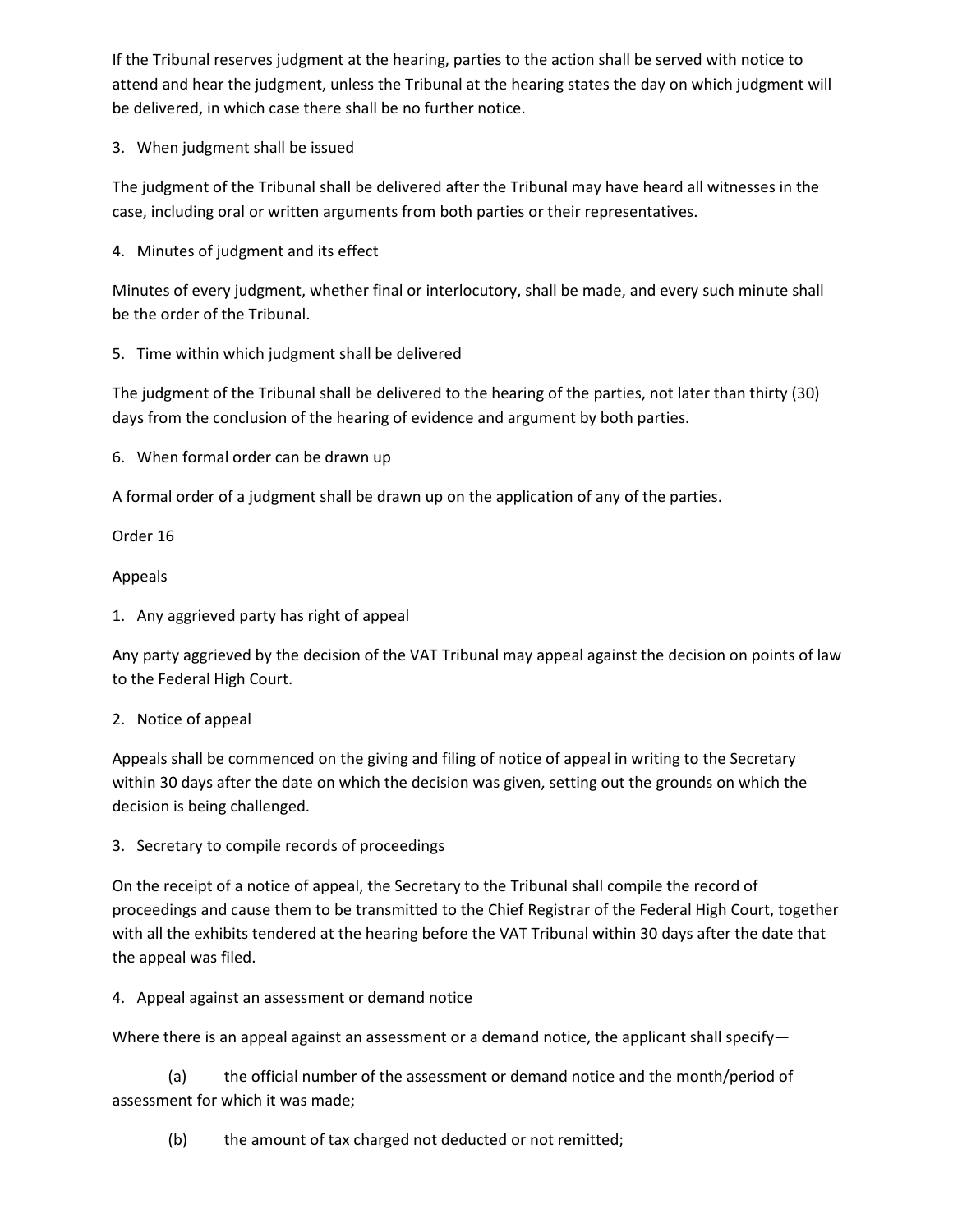- (c) the date on which the applicant was served the notice; and
- (d) the grounds of appeal.
- 5. Board of Inland Revenue may revise assessment

Notwithstanding the filing of a notice of appeal against an assessment or demand notice, the Board of Inland Revenue may revise the assessment in agreement with the applicant.

6. Discontinuance of appeal by Tribunal

If notice of such revised assessment is given in writing by both parties to the Secretary at any time before the hearing of the appeal, the appeal may with the permission of the Tribunal be treated as discontinued.

## 7. Appeal to be motion

Every application or appeal to the Tribunal under this Order shall be begun by originating motion.

8. Evidence

The evidence upon the hearing of the appeal shall be by affidavit, except in so far as the Tribunal at the hearing may direct oral evidence to be given.

9. Stay of execution pending appeal

Where any application is made to the Tribunal for a stay of execution under any judgment or decision appealed from, such application shall be made by motion on notice supported by affidavit setting forth the grounds upon which a stay of execution or of proceedings is sought.

10. Court may grant or refuse order for stay

(1) The Tribunal may make or refuse an order for a stay of execution or of proceedings.

(2) An order for stay may be made subject to such conditions as shall appear just, including the deposit in the Tribunal of any money adjudged due to any party in the judgment appealed from.

Order 17

**Costs** 

1. Costs at the discretion of Tribunal

In every case brought before the Tribunal, the costs of the whole action, and of each particular proceeding therein, and the costs of every proceeding in the Tribunal, shall be at the discretion of the Tribunal as regards the person by whom they are to be paid.